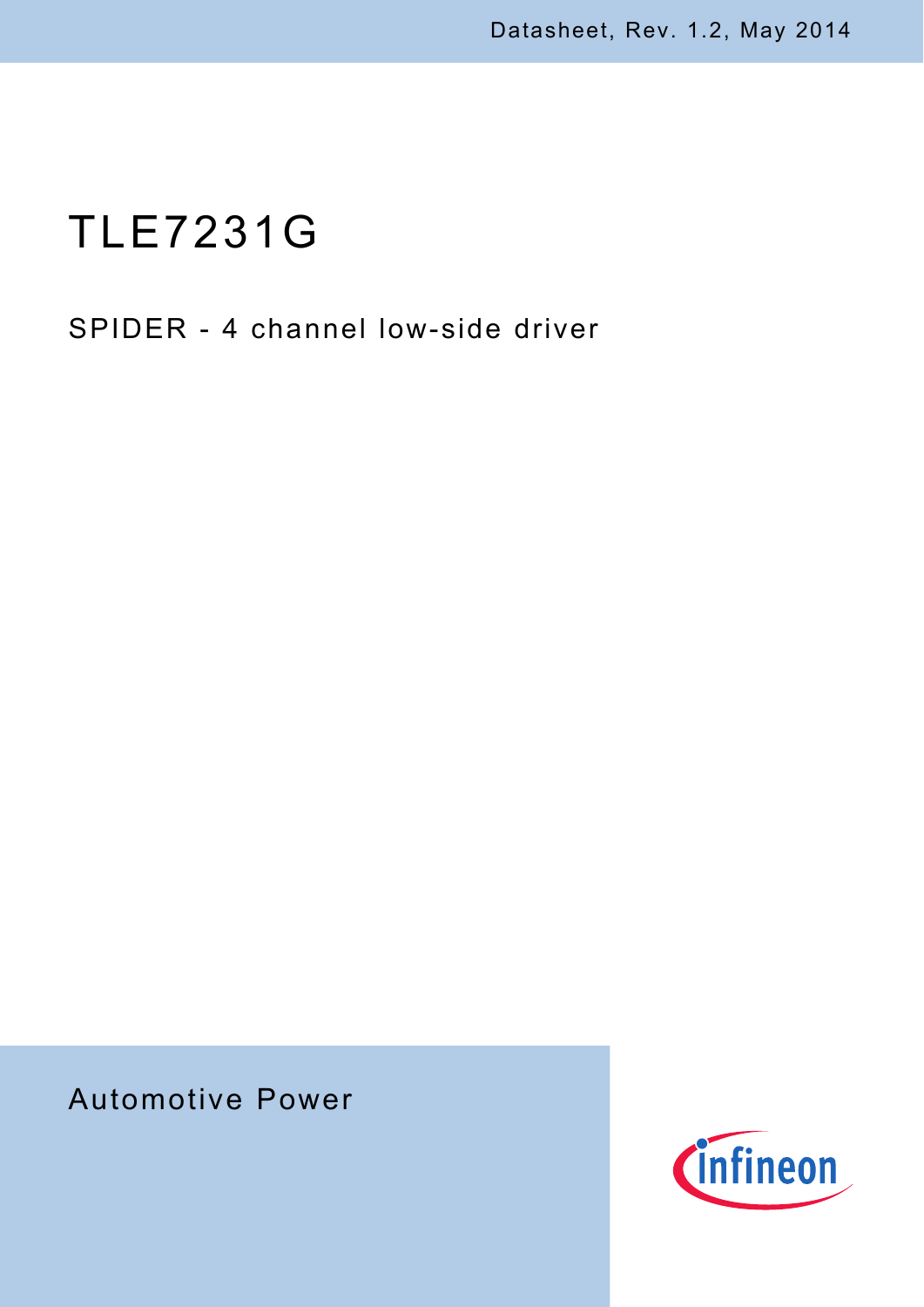

#### **Table of Contents**

### <span id="page-1-0"></span>**Table of Contents**

| 1                                    |                                                                                                                                                                                                                                                                                                                                                                                                                                                                  |  |
|--------------------------------------|------------------------------------------------------------------------------------------------------------------------------------------------------------------------------------------------------------------------------------------------------------------------------------------------------------------------------------------------------------------------------------------------------------------------------------------------------------------|--|
| $\mathbf{2}$<br>2.1                  |                                                                                                                                                                                                                                                                                                                                                                                                                                                                  |  |
| 3<br>3.1<br>3.2                      | Pin Configuration (1999) 77-10 (1999) 77-10 (1999) 77-10 (1999) 77-10 (1999) 77-10 (1999) 77-10 (1999) 77-10 (1999) 77-10 (1999) 77-10 (1999) 77-10 (1999) 77-10 (1999) 77-10 (1999) 77-10 (1999) 77-10 (1999) 77-10 (1999) 77                                                                                                                                                                                                                                   |  |
| 4<br>41<br>4.2<br>4.3                | Thermal Resistance in the contract of the contract of the contract of the contract of the contract of the contract of the contract of the contract of the contract of the contract of the contract of the contract of the cont                                                                                                                                                                                                                                   |  |
| 5                                    |                                                                                                                                                                                                                                                                                                                                                                                                                                                                  |  |
| 6<br>6.1<br>6.2<br>6.3<br>6.4        | Power Stages (and the contract of the contract of the contract of the contract of the contract of the contract of the contract of the contract of the contract of the contract of the contract of the contract of the contract<br>Inductive Output Clamp (and all and all and all and all and all and all and all and all and all and all and all and all and all and all and all and all and all and all and all and all and all and all and all and all and al |  |
| 7<br>7.1<br>7.2<br>7.3<br>7.4        | Over Load Protection (a) respectively and the control of the control of the control of the control of the control of the control of the control of the control of the control of the control of the control of the control of<br>Reverse Polarity Protection (and all and all and all and all and all and all and all and all and all and all a                                                                                                                  |  |
| 8<br>8.1<br>8.2                      |                                                                                                                                                                                                                                                                                                                                                                                                                                                                  |  |
| 9<br>9.1<br>9.2<br>9.3<br>9.4<br>9.5 | SPI Signal Description (and according to the control of the control of the control of the control of the control of the control of the control of the control of the control of the control of the control of the control of t                                                                                                                                                                                                                                   |  |
| 10                                   |                                                                                                                                                                                                                                                                                                                                                                                                                                                                  |  |
| 11                                   |                                                                                                                                                                                                                                                                                                                                                                                                                                                                  |  |
| 12                                   |                                                                                                                                                                                                                                                                                                                                                                                                                                                                  |  |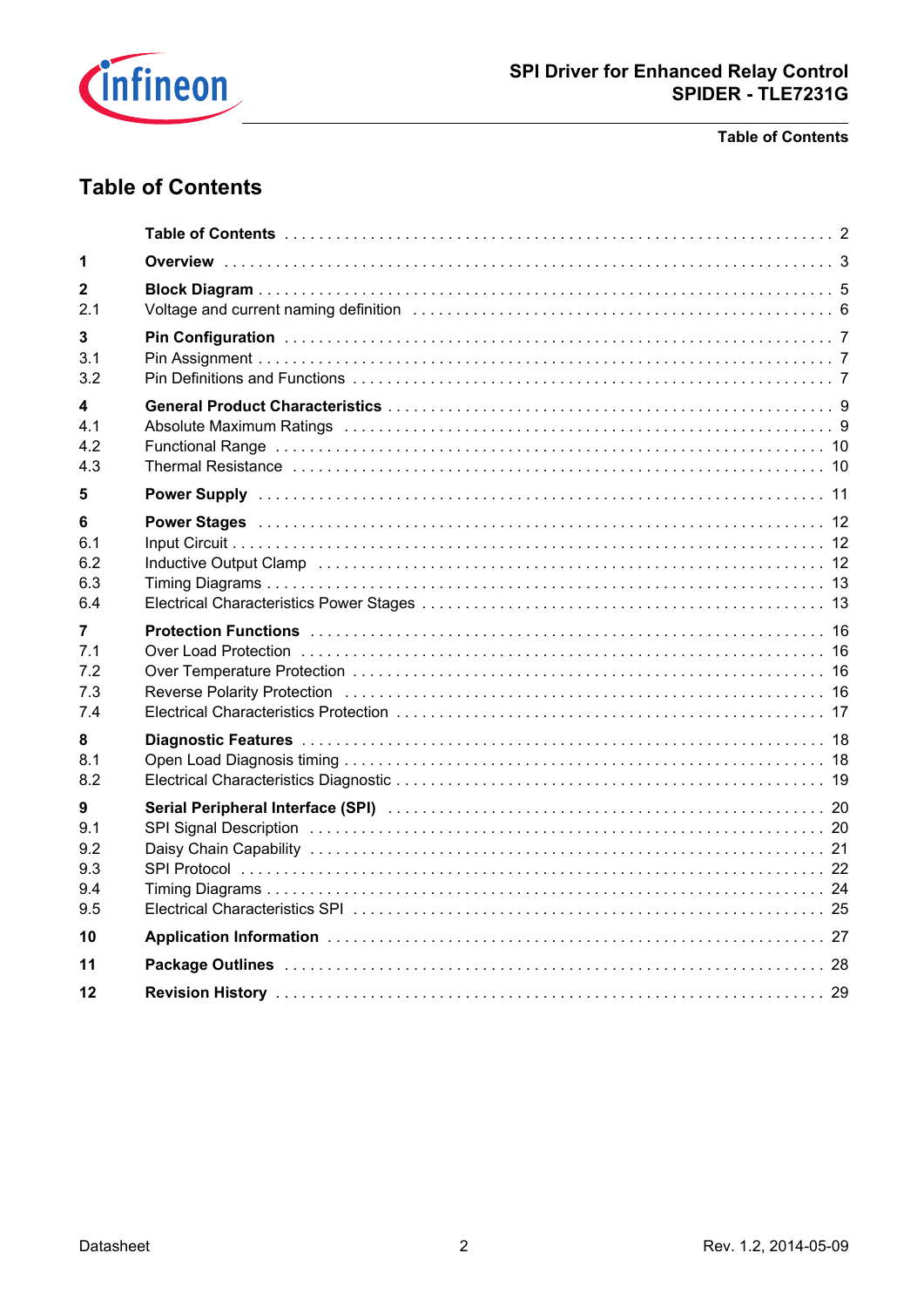

### **SPI Driver for Enhanced Relay Control SPIDER - TLE7231G**

### **TLE7231G**



### <span id="page-2-1"></span><span id="page-2-0"></span>**1 Overview**

#### **Features**

- 4 channel low-side relay driver
- 8-bit SPI for diagnostics and control
- SPI providing Daisy Chain Capability
- Very wide range for digital Supply Voltage
- An input pin provides flexible and straightforward PWM operation
- Stable behavior at Under Voltage
- Green Product (RoHS compliant)
- AEC Qualified



**PG-DSO-14-1**

#### **Table 1 Product Summary**

| Digital supply voltage                                        | $V_{\text{DD}}$           | $3.0 V$ 5.5 V |
|---------------------------------------------------------------|---------------------------|---------------|
| Analog supply voltage                                         | $V_{\mathsf{DDA}}$        | 4.5V5.5V      |
| ON State resistance at $T_i = 150^{\circ}$ C for each channel | $R_{DS(ON)}$              | $2.2 \Omega$  |
| Nominal load current                                          | $I_{\text{D (nom,min)}}$  | 320 mA        |
| Overload switch off threshold                                 | $I_{\text{D (OVL,max)}}$  | 950 mA        |
| Output leakage current per channel at 25 °C                   | $I_{\text{D}}$ (STB, max) | 1 µA          |
| Drain to Source clamping voltage                              | $V_{DS(AZ)}$              | 41 V          |
| SPI clock frequency                                           | $J$ sclk                  | 5 MHz         |

#### **Diagnostic Features**

- Latched diagnostic information via SPI
- Over temperature monitoring
- Over load detection in ON state
- Open load detection in OFF state

| <b>Type</b>     | Package            | <b>Marking</b>  |
|-----------------|--------------------|-----------------|
| <b>TLE7231G</b> | <b>PG-DSO-14-1</b> | <b>TLE7231G</b> |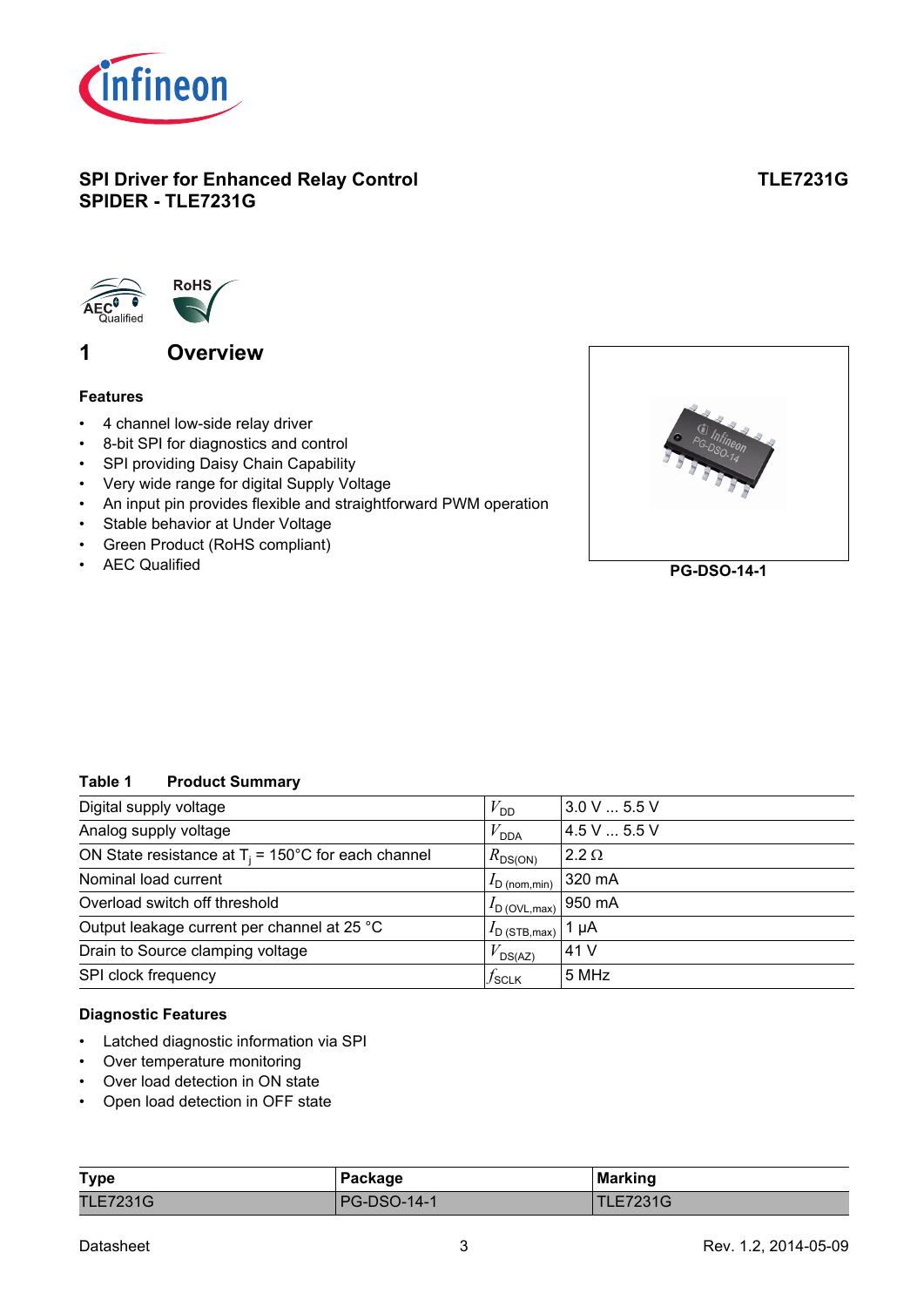

**Overview**

#### **Protection Functions**

- Short circuit
- Over load
- Over temperature
- Electrostatic discharge (ESD)

#### **Application**

- All types of resistive, inductive and capacitive loads
- Especially designed for driving relays in automotive applications

#### **Description**

<span id="page-3-0"></span>The TLE7231G is a four channel low-side relay switch (1 Ω per channel) in PG-DSO-14-1 package providing embedded protective functions. It is especially designed as a relay driver for automotive applications. The 8-bit serial peripheral interface (SPI) is provided for control and diagnostics of the device and the loads. The SPI interface provides daisy-chain capability.

The TLE7231G is equipped with an input pin that can be individually routed to the output control of each channel and therefore offer complete flexibility in design and PCB layout. The input multiplexer is controlled via SPI.

The device provides many diagnostics of the load enabling both open load and short circuit detection. The SPI diagnostic bits indicate any eventual latched fault condition.

Each output stage is protected against short circuit. In case of over load, the affected channel switches off. Temperature sensors are available for each channel in order to protect the device against over temperature.

The power transistors are made of N-channel vertical power MOSFETs. The inputs are CMOS compatible and are referenced to Ground. The device is monolithically integrated in Smart Power Technology.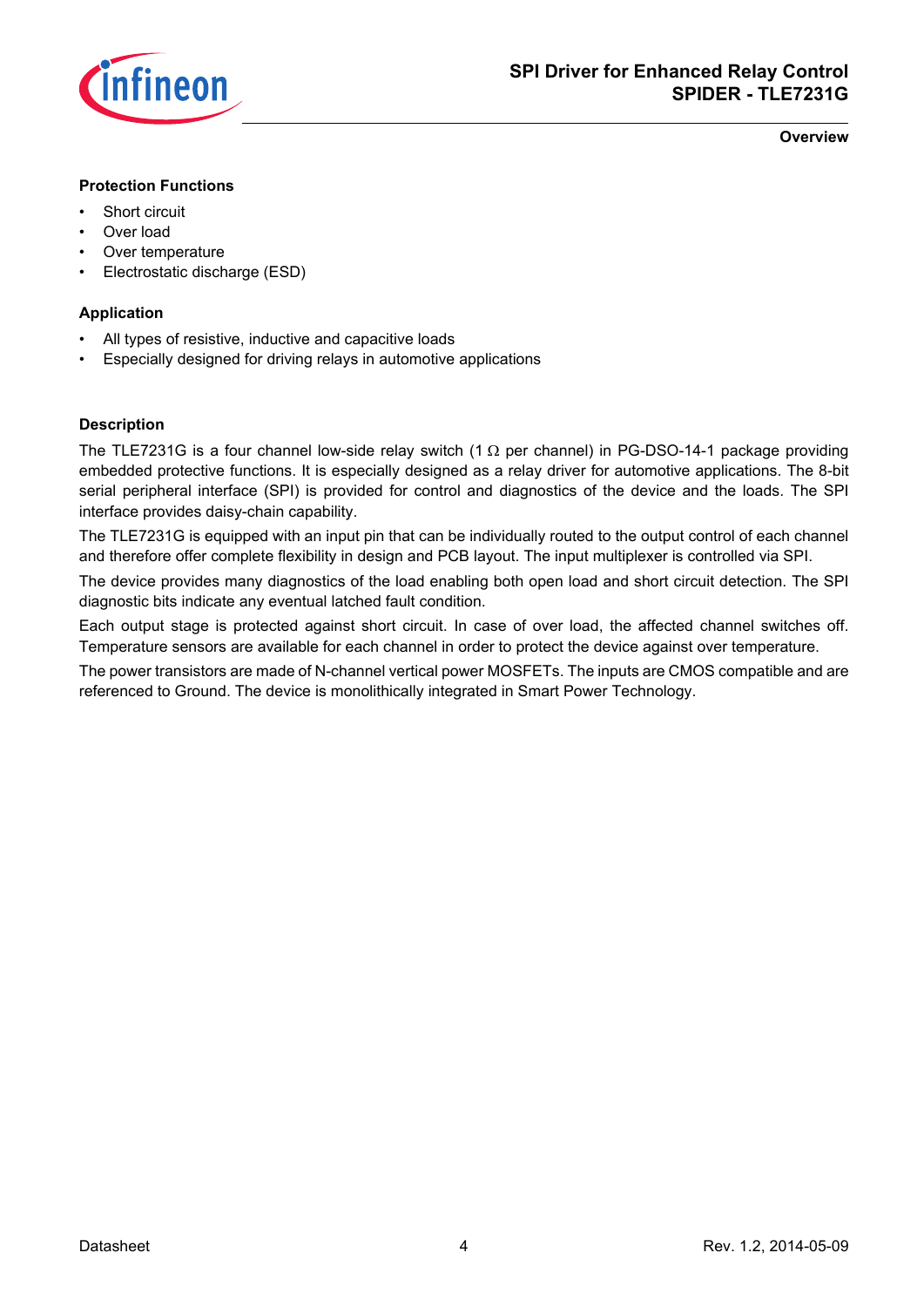

**Block Diagram**

### <span id="page-4-0"></span>**2 Block Diagram**

<span id="page-4-1"></span>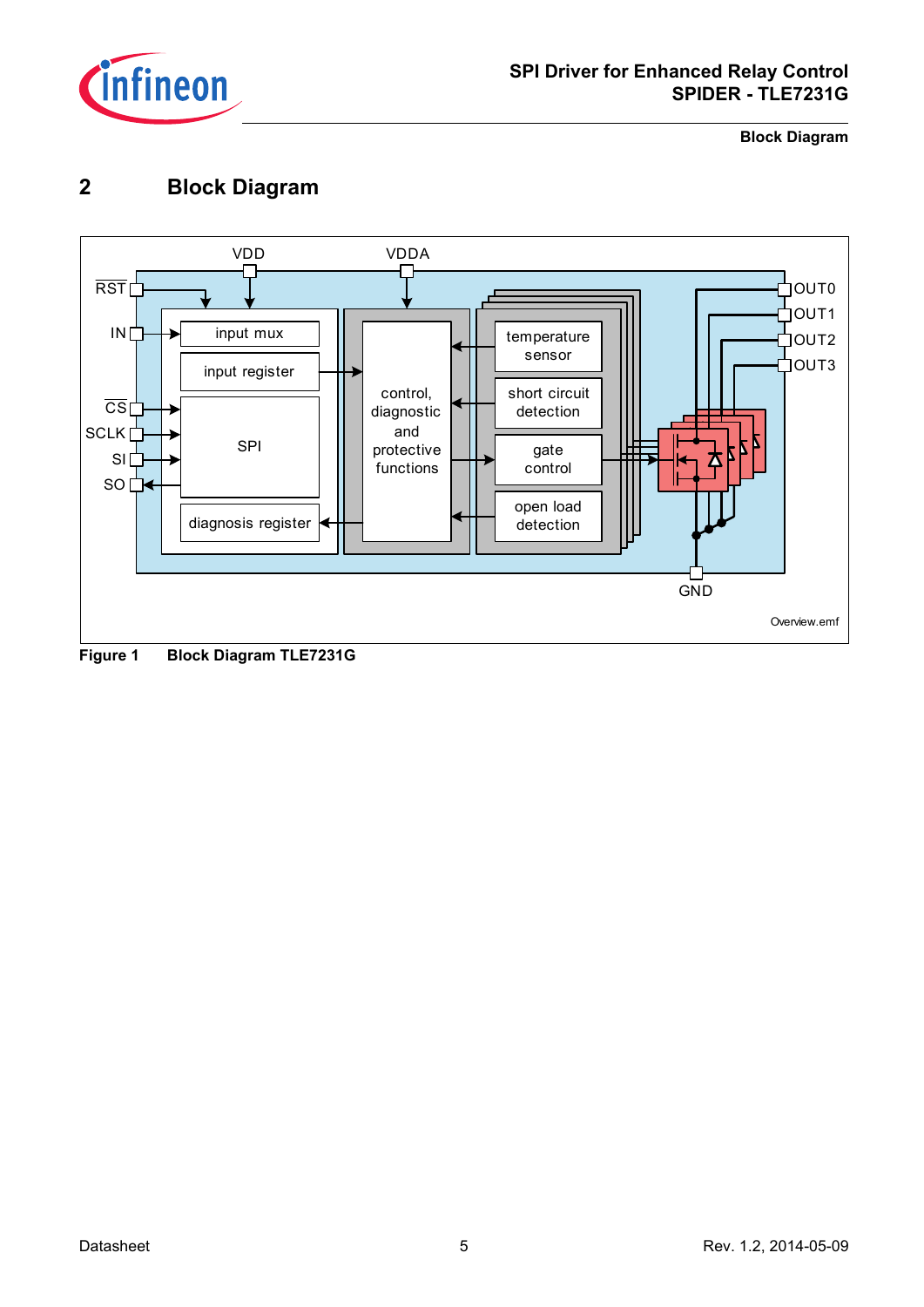

**Block Diagram**

### <span id="page-5-0"></span>**2.1 Voltage and current naming definition**

Following figure shows all the terms used in this datasheet, with associated convention for positive values.



**Figure 2 Terms of TLE7231G**

In all tables of electrical characteristics is valid: channel related symbols without channel number are valid for each channel separately (e.g.  $V_{DS}$  specification is valid for  $V_{DS0} \dots V_{DS3}$ ).

All SPI register bits are marked as follows: PARAMETER (e.g. IN0). In SPI register description, the values in bold letters (e.g. **0**) are default values.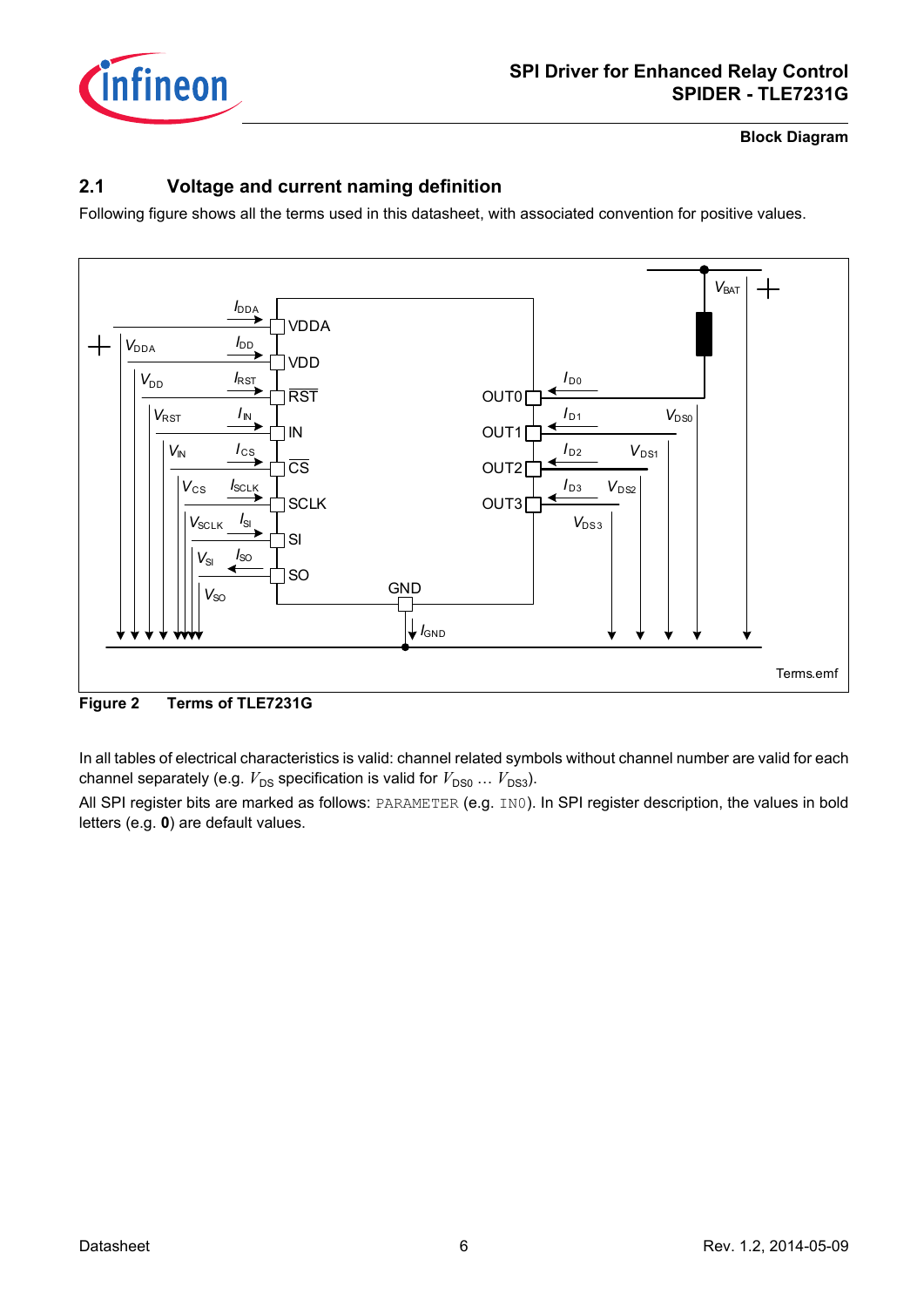

**Pin Configuration**

### <span id="page-6-0"></span>**3 Pin Configuration**

### <span id="page-6-1"></span>**3.1 Pin Assignment**



### <span id="page-6-2"></span>**3.2 Pin Definitions and Functions**

| Pin            | Symbol                 | $I/O-1$ |     | <b>Function</b>                                                                                          |  |  |  |  |  |
|----------------|------------------------|---------|-----|----------------------------------------------------------------------------------------------------------|--|--|--|--|--|
|                | <b>Power Supply</b>    |         |     |                                                                                                          |  |  |  |  |  |
| 10             | VDD                    |         |     | Digital Supply Voltage; Connected to 5 V Voltage with Reverse<br>protection Diode and Filter against EMC |  |  |  |  |  |
| 12             | VDDA                   |         |     | Analog Supply Voltage; Positive supply voltage for power switches gate<br>control                        |  |  |  |  |  |
| 11,4           | <b>GND</b>             |         |     | Ground; common ground for digital, analog and power                                                      |  |  |  |  |  |
|                | <b>Power Stages</b>    |         |     |                                                                                                          |  |  |  |  |  |
| 14             | OUT <sub>0</sub>       | O       |     | <b>Output Channel 0; Drain of power transistor channel 0</b>                                             |  |  |  |  |  |
| 13             | OUT <sub>1</sub>       | O       |     | <b>Output Channel 1; Drain of power transistor channel 1</b>                                             |  |  |  |  |  |
| 9              | OUT <sub>2</sub>       | O       |     | <b>Output Channel 2; Drain of power transistor channel 2</b>                                             |  |  |  |  |  |
| 8              | OUT <sub>3</sub>       | O       |     | <b>Output Channel 3; Drain of power transistor channel 3</b>                                             |  |  |  |  |  |
| <b>Inputs</b>  |                        |         |     |                                                                                                          |  |  |  |  |  |
| 3              | IN                     |         | PD. | Control Input; Digital input 3.3 V or 5 V. In case of not used keep open.                                |  |  |  |  |  |
| 1              | <b>RST</b>             |         | PD  | <b>Reset Input Pin; Digital input 3.3 V or 5 V. Low active</b>                                           |  |  |  |  |  |
| <b>SPI</b>     |                        |         |     |                                                                                                          |  |  |  |  |  |
| $\overline{2}$ | $\overline{\text{CS}}$ |         | PU  | <b>SPI Chip Select; Digital input 3.3 V or 5 V. Low active</b>                                           |  |  |  |  |  |
| 7              | <b>SCLK</b>            |         | PD  | Serial Clock; Digital input 3.3 V or 5 V                                                                 |  |  |  |  |  |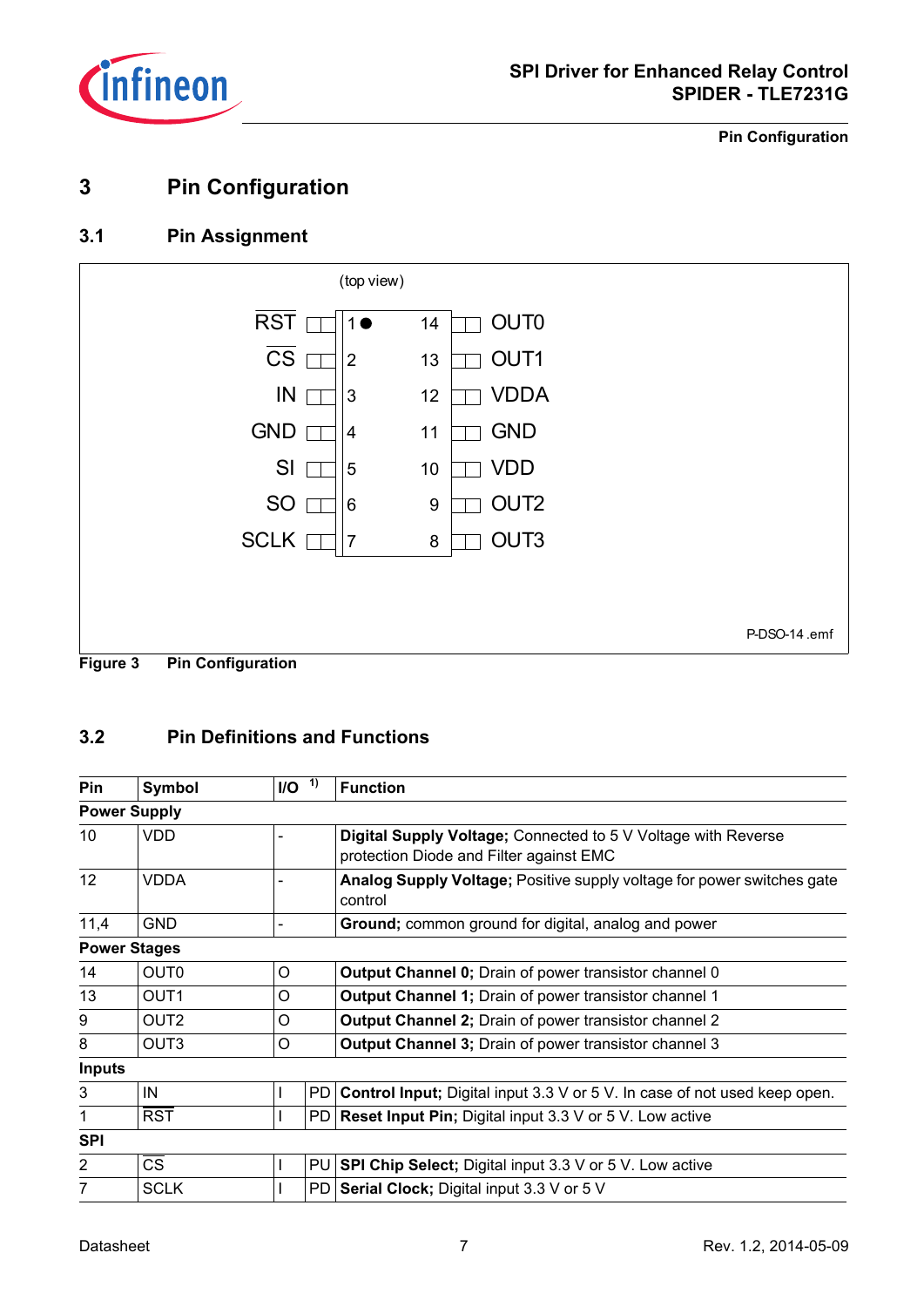

#### **Pin Configuration**

| Pin | <b>Symbol</b> | I/O | <b>Function</b>                               |
|-----|---------------|-----|-----------------------------------------------|
|     | SI            |     | PD Serial Data In; Digital input 3.3 V or 5 V |
|     | SC            |     | Serial Data Out; Digital input 3.3 V or 5 V   |

1) O: Output, I: Input,

PD: pull-down resistor integrated, PU pull-up resistor integrated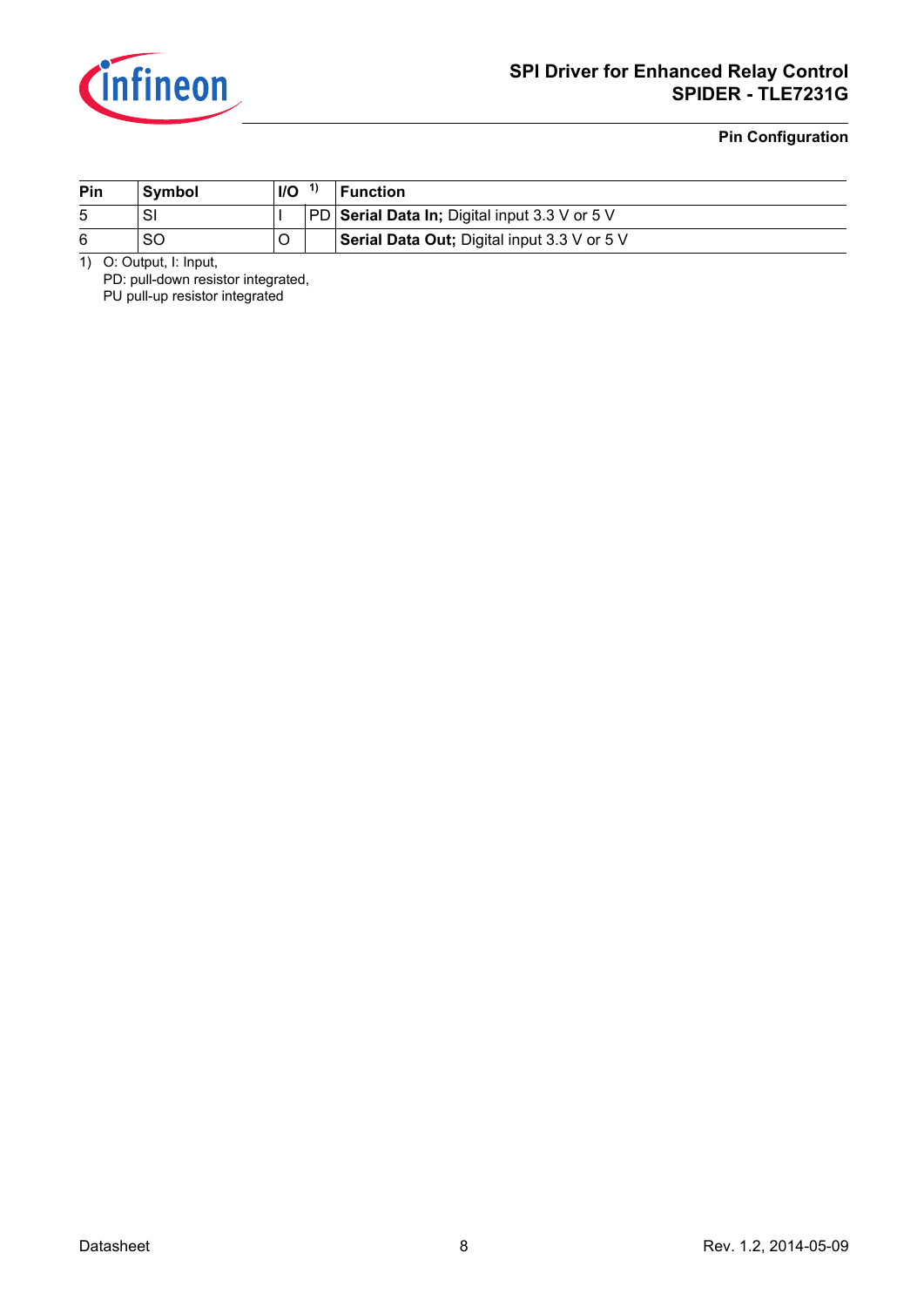

**General Product Characteristics**

### <span id="page-8-0"></span>**4 General Product Characteristics**

### <span id="page-8-1"></span>**4.1 Absolute Maximum Ratings**

#### **Absolute Maximum Ratings 1)**

 $T_{\rm J}$  = -40 °C to +150 °C;  $V_{\rm DD}$  = 3.0 V to  $V_{\rm DDA}$ ,  $V_{\rm DDA}$  = 4.5 V to 5.5 V.

All voltages with respect to ground, positive current flowing into pin (unless otherwise specified)

| Pos.                | <b>Parameter</b>                                              | <b>Symbol</b>                      | <b>Limit Values</b> |                         | Unit              | <b>Conditions</b>                          |
|---------------------|---------------------------------------------------------------|------------------------------------|---------------------|-------------------------|-------------------|--------------------------------------------|
|                     |                                                               |                                    | Min.                | Max.                    |                   |                                            |
| <b>Power Supply</b> |                                                               |                                    |                     |                         |                   |                                            |
| 4.1.1               | Digital supply voltage                                        | $V_{\rm DD}$                       | $-0.3$              | 5.5                     | $\vee$            |                                            |
| 4.1.2               | Analog supply voltage                                         | $V_{\text{DDA}}$                   | $-0.3$              | 5.5                     | $\vee$            |                                            |
| <b>Power Stages</b> |                                                               |                                    |                     |                         |                   |                                            |
| 4.1.3               | Load current                                                  | $I_{\mathsf{D}}$                   | $-0.5$              | 0.5                     | A                 | $\overline{\phantom{0}}$                   |
| 4.1.4               | Output voltage for short circuit protection<br>(single pulse) | $V_{\rm D}$                        |                     | 36                      | $\vee$            |                                            |
| 4.1.5               | Voltage at power transistor                                   | $V_{DS}$                           |                     | 41                      | $\vee$            | active clamped                             |
| 4.1.6               | Maximum energy dissipation one channel                        | $E_{\rm AS}$                       |                     |                         | mJ                | 2)                                         |
|                     | single pulse                                                  |                                    |                     | 65                      |                   | $T_{J(0)} = 85$ °C<br>$I_{D(0)} = 0.35 A$  |
|                     | single pulse                                                  |                                    |                     | 30                      |                   | $T_{J(0)}$ = 150 °C<br>$I_{D(0)} = 0.25 A$ |
|                     |                                                               | $E_{AR}$                           |                     |                         |                   | $T_{J(0)}$ = 150 °C                        |
|                     | repetitive $(1 \cdot 10^4 \text{ cycles})$                    |                                    |                     | 18                      |                   | $I_{D(0)} = 0.25 A$                        |
|                     | repetitive $(1 \cdot 10^6$ cycles)                            |                                    |                     | 13                      |                   | $I_{D(0)} = 0.17 A$                        |
| <b>Logic Pins</b>   |                                                               |                                    |                     |                         |                   |                                            |
| 4.1.7               | Voltage at input pin                                          | $V_{\text{IN}}$                    | $-0.3$              | 5.5                     | $\vee$            |                                            |
| 4.1.8               | Voltage at reset pin                                          | $V_{\rm RS{\underline{\text{T}}}}$ | $-0.3$              | $V_{\text{DD}}$ + 0.3   | V                 | 3)                                         |
| 4.1.9               | Voltage at chip select pin                                    | $V_{\mathsf{CS}}$                  | $-0.3$              | $V_{DD}$ + 0.3          | V                 | 3)                                         |
| 4.1.10              | Voltage at serial clock pin                                   | $V_{\rm SCLK}$                     | $-0.3$              | $V_{\text{DD}}$ + 0.3   | $\vee$            | 3)                                         |
| 4.1.11              | Voltage at serial input pin                                   | $V_{\rm SI}$                       | $-0.3$              | $V_{\text{DD}}$ + 0.3   | $\vee$            | $\overline{3)}$                            |
| 4.1.12              | Voltage at serial output pin                                  | $V_{\mathsf{SO}}$                  | $-0.3$              | $V_{\text{DD}}$ + 0.3   | V                 | 3)                                         |
| <b>Temperatures</b> |                                                               |                                    |                     |                         |                   |                                            |
| 4.1.13              | Junction Temperature during operation                         | $T_{\rm J}$                        | $-40$               | 150                     | $\circ$ C         |                                            |
| 4.1.14              | Dynamic temperature increase while<br>switching               | $\Delta T_{\rm J}$                 |                     | 60                      | $\circ$ C         |                                            |
| 4.1.15              | Storage Temperature                                           | $T_{\text{STG}}$                   | $-55$               | 150                     | $^\circ \text{C}$ |                                            |
|                     | <b>ESD Susceptibility</b>                                     |                                    |                     |                         |                   |                                            |
| 4.1.16              | <b>ESD Resistivity</b>                                        | $V_{\mathsf{ESD}}$                 |                     |                         | kV                | HBM <sup>4</sup>                           |
|                     | Output                                                        |                                    | $-4$                | $\overline{\mathbf{4}}$ |                   |                                            |
|                     | Input / SPI                                                   |                                    | $-2$                | $\overline{2}$          |                   |                                            |
|                     |                                                               |                                    |                     |                         |                   |                                            |

1) Not subject to production test, specified by design.

2) Pulse shape represents inductive switch off:  $I_D(t) = I_D(0) \times (1 - t / t_{pulse})$ ; 0 <  $t < t_{pulse}$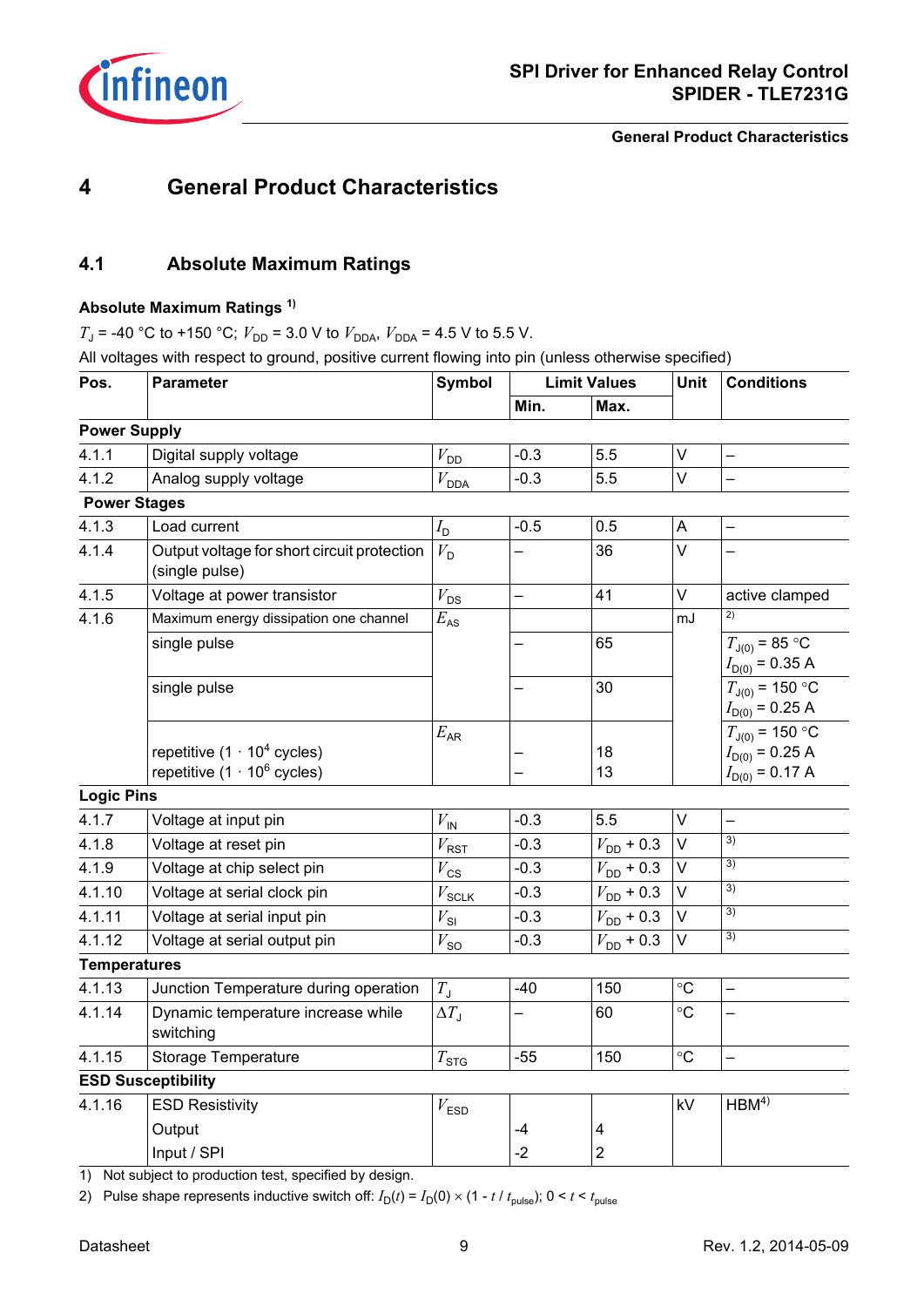

<span id="page-9-6"></span><span id="page-9-5"></span><span id="page-9-4"></span><span id="page-9-3"></span>**General Product Characteristics**

- <span id="page-9-2"></span>3)  $V_{\text{DD}}$  + 0.3 V < 5.5 V
- <span id="page-9-7"></span>4) ESD susceptibility, HBM according to ANSI/ESDA/JEDEC JS-001-2010

*Note: Stresses above the ones listed here may cause permanent damage to the device. Exposure to absolute maximum rating conditions for extended periods may affect device reliability.*

*Note: Integrated protection functions are designed to prevent IC destruction under fault conditions described in the data sheet. Fault conditions are considered as "outside" normal operating range. Protection functions are not designed for continuous repetitive operation.*

### <span id="page-9-8"></span><span id="page-9-0"></span>**4.2 Functional Range**

| Pos.  | <b>Parameter</b>                          | Symbol               |                          | <b>Limit Values</b> | Unit | <b>Conditions</b>                         |  |
|-------|-------------------------------------------|----------------------|--------------------------|---------------------|------|-------------------------------------------|--|
|       |                                           |                      | Min.                     | Max.                |      |                                           |  |
| 4.2.1 | Digital supply voltage                    | $V_{\text{DD}}$      | 3.0                      | 5.5                 | v    | -                                         |  |
| 4.2.2 | Analog supply voltage                     | $V_{\mathsf{DDA}}$   | 4.5                      | 5.5                 | v    |                                           |  |
| 4.2.3 | Digital supply current all channels<br>ON | $I_{DD(ON)}$         | $\overline{\phantom{0}}$ | 100                 | μA   |                                           |  |
| 4.2.4 | Analog supply current all channels<br>ON  | $I_{\text{DDA(ON)}}$ |                          | 3                   | mA   | -                                         |  |
| 4.2.5 | Analog supply turn-ON time                | $t_{\text{DDA(ON)}}$ | 15                       |                     | μs   | $V_{\text{DDA}}$ = 0 V to 5 V<br>(linear) |  |

*Note: Within the functional range the IC operates as described in the circuit description. The electrical characteristics are specified within the conditions given in the related electrical characteristics table.*

### <span id="page-9-1"></span>**4.3 Thermal Resistance**

*Note: This thermal data was generated in accordance with JEDEC JESD51 standards. For more information, go to [www.jedec.org](http://www.jedec.org).*

| Pos.  | <b>Parameter</b>         | Symbol              | <b>Limit Values</b> |      |      | Unit | <b>Conditions</b>     |
|-------|--------------------------|---------------------|---------------------|------|------|------|-----------------------|
|       |                          |                     | Min.                | Typ. | Max. |      |                       |
| 4.3.6 | Junction to Solder Point | /\ <sub>thJSP</sub> | –                   | -    | 39   | K/W  | pin 4,11 <sup>1</sup> |
| 4.3.7 | Junction to Ambient      | <sup>∡</sup> thJA   | -                   | 70   | _    | K/W  | 1)2)                  |

1) Specified  $R_{thJSP}$  value is simulated at natural convection on a cold plate setup (all pins are fixed to ambient temperature).  $T_A$  = 25 °C. Ch0 to Ch3 are dissipating 1 W power (0.25 W each).

2) Specified  $R_{th,IA}$  value is according to Jedec JESD51-2,-7 at natural convection on FR4 2s2p board; The product (Chip+Package PG-DSO-14) was simulated on a 76.2 x 114.3 x 1.5 mm board with 2 inner copper layers (2 x 70 μm Cu, 2 x 35  $\mu$ m Cu).  $T_A$  = 25 °C, Ch0 to Ch3 are dissipating 1 W power (0.25 W each).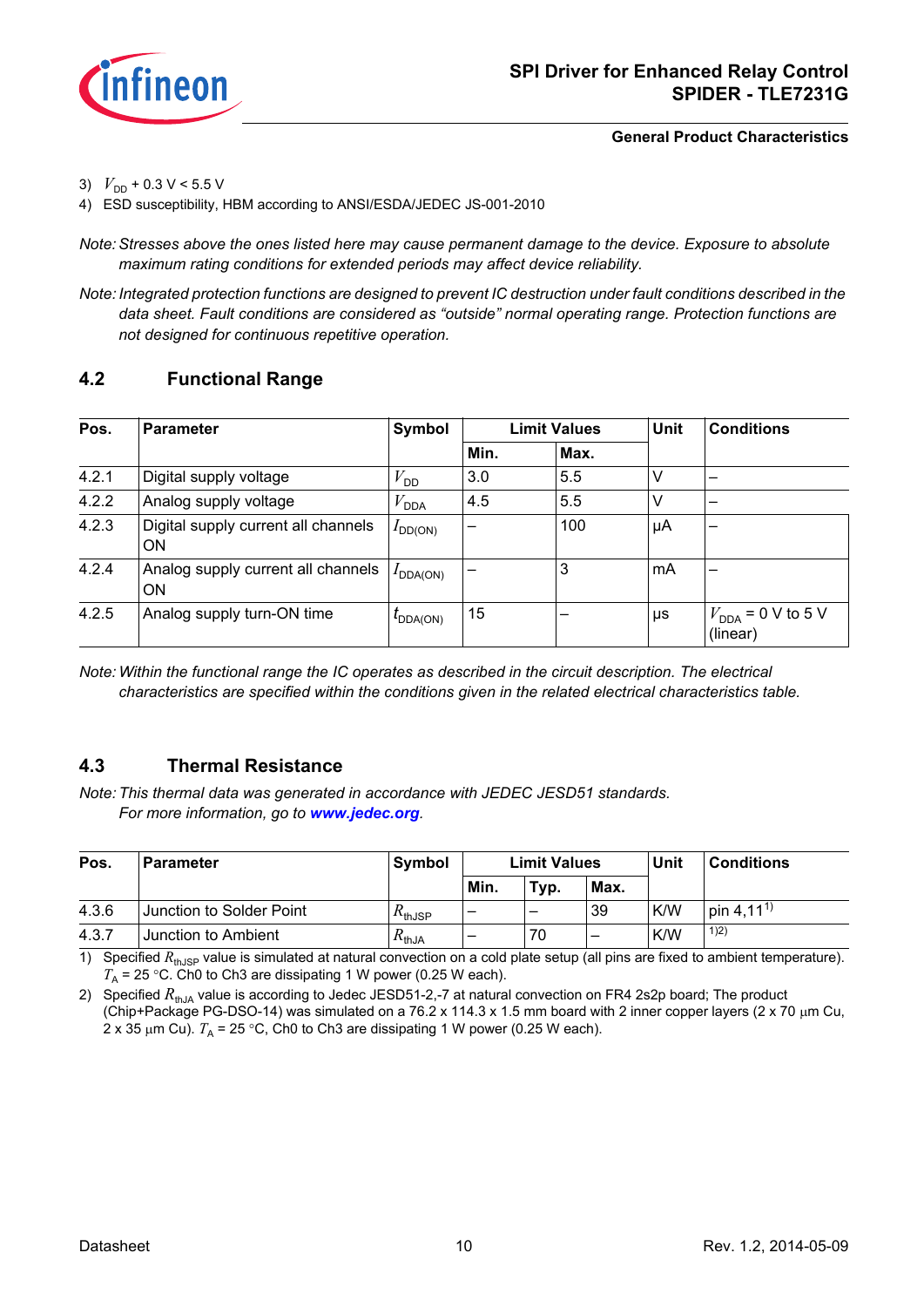

**Power Supply**

### <span id="page-10-0"></span>**5 Power Supply**

The TLE7231G is supplied by two power supply lines  $V_{DD}$  and  $V_{DDA}$ . The digital power supply line  $V_{DD}$  is designed to be functional at a very wide voltage range. The analog power supply  $V_{DDA}$  supports 5 V supply.

Power-on reset functions have been implemented for both supply lines. After start-up of the power supply, all SPI registers are reset to their default values and the device remains in idle mode. Capacitors between VDD and GND pins, and VDDA and GND pins are recommended.

A reset pin is available. At low logic level at this pin, all registers are set to their default values and the quiescent supply currents are minimized.

The  $V_{\text{DD}}$  supply line is used for the I/O buffer circuits of the SPI pins, therefore the voltage on the SO pin is always related to this supply voltage. A capacitor between pins  $V_{DD}$  and GND is recommended (especially in case of EMI).

To enable the Daisy chain functionality it is necessary to have  $V_{DD}$  and  $V_{DDA}$  in the specified functional range.

The device provides a sleep mode to minimize current consumption, which also resets the register banks. It is controlled by a low active reset pin (RST) which disables the device and minimize the current consumption. The table below gives an overview of the different power modes.

|              | <b>Power mode State Description</b>                                        | <b>RESET</b><br>(low active) | $V_{\mathsf{DD}}$ | $V_{\sf DDA}$ | <b>SCLK</b>    |
|--------------|----------------------------------------------------------------------------|------------------------------|-------------------|---------------|----------------|
| <b>SLEEP</b> | Device at minimum current consumption                                      | low                          |                   |               | $0$ Hz         |
| <b>IDLE</b>  | Device operational, all channels OFF no<br>diagnosis activated             | high                         | <b>ON</b>         | ON            | 0 Hz           |
| <b>ON</b>    | Device operational with enabled channels and<br>diagnostic currents active | high                         | ON                | <b>ON</b>     | 5 MHz<br>(max) |

#### Table 2 Power modes<sup>1)</sup>

1) low: pin input is digital low,

high: pin input is digital high,

X: pin state don't care,

ON: voltage on this analog supply pin is in the specified functional range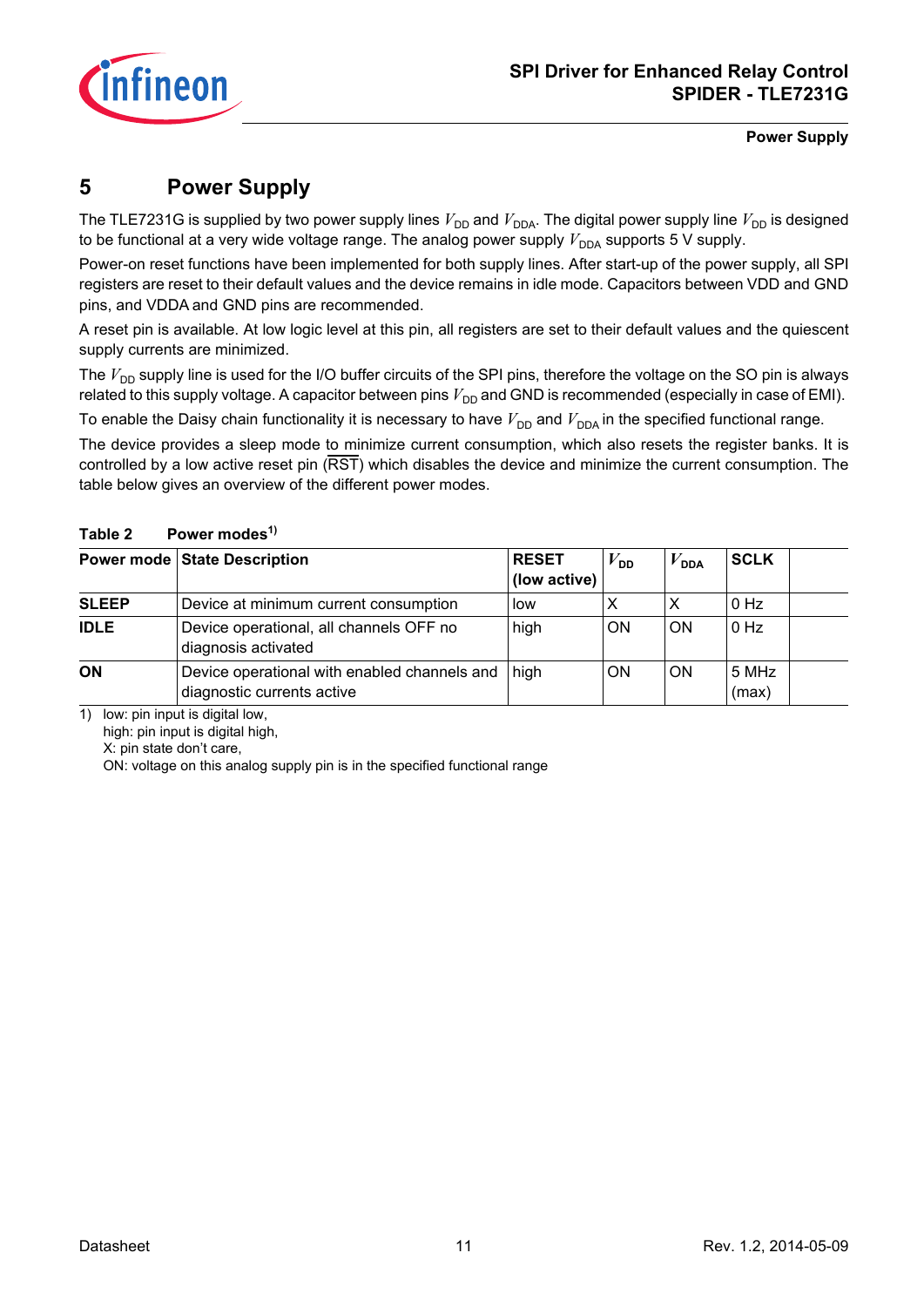

### <span id="page-11-0"></span>**6 Power Stages**

The TLE7231G is a four channel low-side relay switch.

The power stages are made of N-channel vertical power MOSFET transistors.

### <span id="page-11-1"></span>**6.1 Input Circuit**

The TLE7231G has an input pin, that can be configured to be used for control of the output stages. The INn parameter of the SPI provide the following operation modes:

- channel is in off mode without diagnosis
- (if all channels are programmed to this mode, the device goes into idle mode)
- channel is switched according to signal level at input pin IN
- channel is switched on
- channel is switched off with active diagnosis

**[Figure 4](#page-11-3)** shows the input circuit of TLE7231G.



### <span id="page-11-5"></span><span id="page-11-3"></span>**Figure 4 Input Multiplexer**

The current sink to ground ensures that the channels switch off in case of open input pin. The zener diode protects the input circuit against ESD pulses. After power-on reset, the device enters idle mode.

### <span id="page-11-2"></span>**6.2 Inductive Output Clamp**

When switching off inductive loads, the potential at pin OUT rises to  $V_{DS(CL)}$  potential, because the inductance intends to continue driving the current. The voltage clamping is necessary to prevent destruction of the device, see **[Figure 5](#page-11-4)** for details. Nevertheless, the maximum allowed load inductance is limited.



<span id="page-11-4"></span>**Figure 5 Output Clamp Implementation**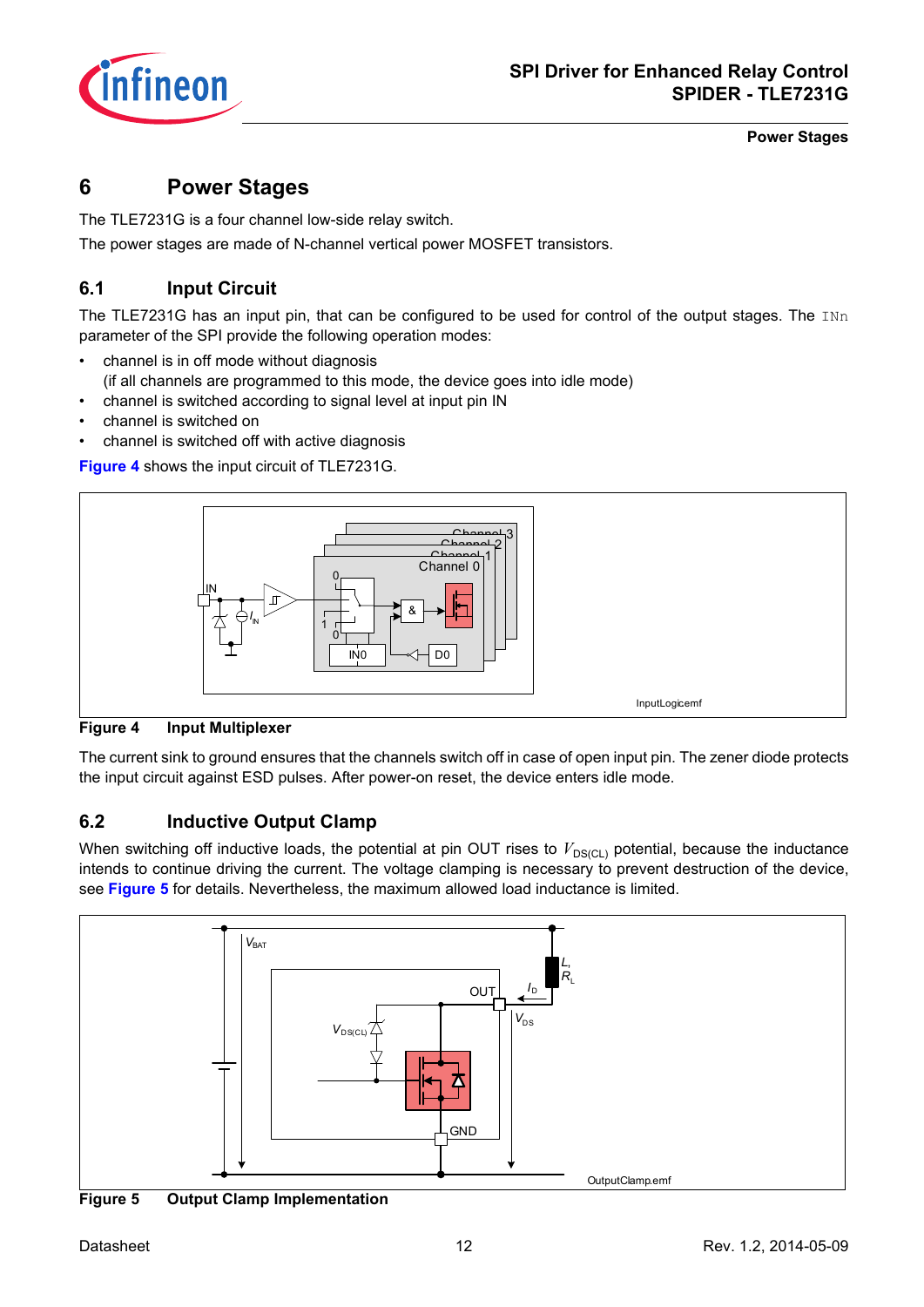

#### **Maximum Load Inductance**

During demagnetization of inductive loads, energy has to be dissipated in the TLE7231G. This energy can be calculated with following equation:

 $E = V_{\text{DS}(\text{CL})} \cdot \left[ \frac{V_{\text{BAT}} - V_{\text{DS}(\text{CL})}}{P} \right]$  $\frac{V_{\text{BAT}} - V_{\text{DS}(\text{CL})}}{R_{\text{L}}} \cdot \ln \left(1 - \frac{R_{\text{L}} \cdot I_{\text{D}}}{V_{\text{BAT}} - V_{\text{D}S}}\right)$  $\left(1 - \frac{R_{\text{L}} \cdot I_{\text{D}}}{V_{\text{BAT}} - V_{\text{DS}(\text{CL})}}\right) + I_{\text{D}}\right] \cdot \frac{L}{R_{\text{N}}}$  $V_{DS(GL)}$   $\left[\frac{B_{R1} - B_{S(GL)}}{R_L} \cdot \ln\left(1 - \frac{R_L - R_D}{V_{BAT} - V_{DS(Cl)}}\right) + I_D\right] \cdot \frac{E}{R_L}$ 

Following equation simplifies under the assumption of  $R_1 = 0$ :

$$
E = \frac{1}{2} L I_{\text{D}}^2 \cdot \left( 1 - \frac{V_{\text{BAT}}}{V_{\text{BAT}} - V_{\text{DS}(\text{CL})}} \right)
$$

The maximum energy, which is converted into heat, is limited by the thermal design of the component.

### <span id="page-12-0"></span>**6.3 Timing Diagrams**

The power transistors are switched on and off with a dedicated slope via the IN bits of the serial peripheral interface SPI. The switching times  $t_{ON}$  and  $t_{OFF}$  are designed equally.



**Figure 6 Switching a Resistive Load**

<span id="page-12-2"></span>6.4.2 Digital supply current all channels

In input mode, a high signal at the input pin is equivalent to a SPI ON command and a low signal to SPI OFF command respectively. Please refer to **[Chapter 9.3](#page-21-1)** for details on operation modes.

The listed switching times are not valid, when switching to or from stand-by mode.

### <span id="page-12-1"></span>**6.4 Electrical Characteristics Power Stages**

 $V_{\text{DD}}$  = 3.0 V to  $V_{\text{DDA}}$ ,  $V_{\text{DDA}}$  = 4.5 V to 5.5 V,  $T_{\text{J}}$  = -40 °C to +150 °C

All voltages with respect to ground, positive current flowing into pin (unless otherwise specified)

|       | typical values: $V_{\text{DD}}$ = 5.0 V, $V_{\text{DDA}}$ = 5.0 V, $T_{\text{J}}$ = 25 °C |                 |      |                     |      |      |                   |  |
|-------|-------------------------------------------------------------------------------------------|-----------------|------|---------------------|------|------|-------------------|--|
| Pos.  | <b>Parameter</b>                                                                          | Symbol          |      | <b>Limit Values</b> |      | Unit | <b>Conditions</b> |  |
|       |                                                                                           |                 | Min. | Typ.                | Max. |      |                   |  |
|       | <b>Power Supply</b>                                                                       |                 |      |                     |      |      |                   |  |
| 6.4.1 | Digital supply voltage                                                                    | <sup>V</sup> DD | 3.0  |                     | 5.5  |      |                   |  |

Datasheet 13 Rev. 1.2, 2014-05-09

 $V_{RST}$  =  $V_{CS}$  =  $V_{DD}$  $V_{SCLK}$  = 0 V  $V_{\text{IN}}$  = 0 V

 $I_{DD(ON)}$  – – 100  $\mu$ A  $V_{DD} = V_{DDA} = 5$  V

ON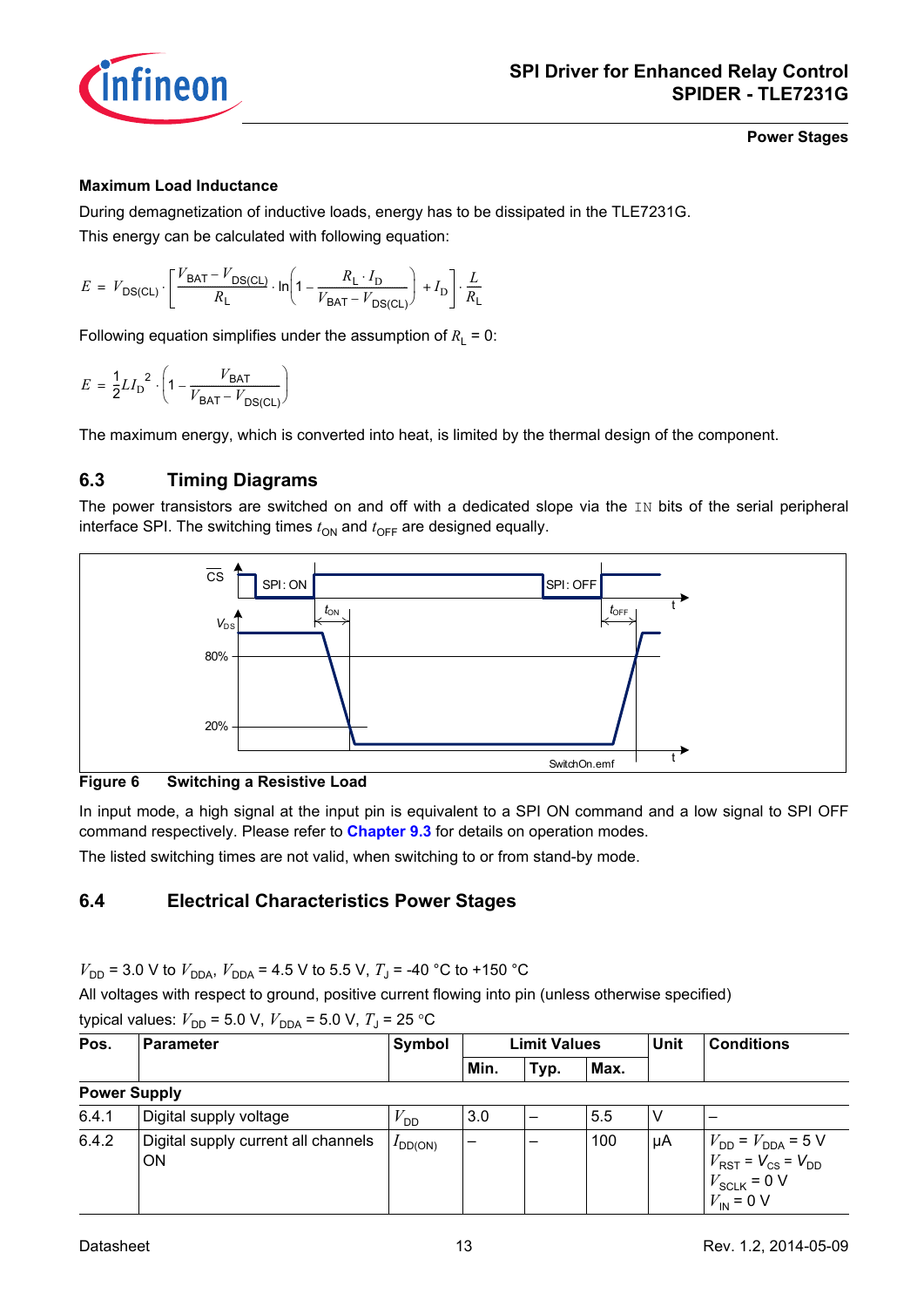

 $V_{\text{DD}}$  = 3.0 V to  $V_{\text{DDA}}$ ,  $V_{\text{DDA}}$  = 4.5 V to 5.5 V,  $T_{\text{J}}$  = -40 °C to +150 °C

All voltages with respect to ground, positive current flowing into pin (unless otherwise specified) typical values:  $V_{\text{DD}} = 5.0 \text{ V}$ ,  $V_{\text{DDA}} = 5.0 \text{ V}$ ,  $T_{\text{J}} = 25 \text{ °C}$ 

<span id="page-13-7"></span><span id="page-13-6"></span><span id="page-13-5"></span><span id="page-13-4"></span><span id="page-13-3"></span><span id="page-13-2"></span><span id="page-13-1"></span><span id="page-13-0"></span>

| Pos.   | <b>Parameter</b>                            | Symbol                            |           | <b>Limit Values</b>      |                                   | Unit     | <b>Conditions</b>                                                                                                                                                                |
|--------|---------------------------------------------|-----------------------------------|-----------|--------------------------|-----------------------------------|----------|----------------------------------------------------------------------------------------------------------------------------------------------------------------------------------|
|        |                                             |                                   | Min.      | Typ.                     | Max.                              |          |                                                                                                                                                                                  |
| 6.4.3  | Digital supply idle current                 | $I_{\mathsf{DD}(\mathsf{idle})}$  |           |                          | 20                                | μA       | $f_{SCLK}$ = 0 Hz<br>$V_{RST}$ = $V_{CS}$ = high                                                                                                                                 |
| 6.4.4  | Digital supply sleep current                | $I_{\mathsf{DD}(\mathsf{sleep})}$ |           |                          | 1<br>$\mathbf 2$<br>5             | μA       | $V_{RST}$ = 0 V<br>$T_{\rm J}$ = 25 °C <sup>1)</sup><br>$T_{\rm J}$ = 85 °C <sup>1)</sup><br>$T_1$ = 150 °C                                                                      |
| 6.4.5  | Digital power-on reset threshold<br>voltage | $V_{\text{DD(PO)}}$               |           |                          | 3.0                               | $\vee$   |                                                                                                                                                                                  |
| 6.4.6  | Analog supply voltage                       | $V_{\mathsf{DDA}}$                | 4.5       | $\overline{\phantom{0}}$ | 5.5                               | $\vee$   |                                                                                                                                                                                  |
| 6.4.7  | Analog supply current all channels<br>ON    | $I_{\text{DDA(ON)}}$              |           |                          | 3                                 | mA       |                                                                                                                                                                                  |
| 6.4.8  | Analog supply idle current                  | $I_{\mathsf{DDA}(\mathsf{idle})}$ |           |                          | 25<br>50<br>100                   | μA       | $V_{\text{CS}} = V_{\text{DD}}$<br>$V_{\text{SI}}$ = 0 V<br>$V_{SCLK}$ = 0 V<br>$T_{\rm J}$ = 25 °C <sup>-1)</sup><br>$T_{\rm J}$ = 85 °C <sup>-1)</sup><br>$T_{\rm J}$ = 150 °C |
| 6.4.9  | Analog supply sleep current                 | $I_{\text{DDA(sleep)}}$           |           |                          | 1<br>3<br>5                       | μA       | $V_{\text{CS}} = V_{\text{DD}}$<br>$V_{RST}$ = 0 V<br>$T_{\rm J}$ = 25 °C <sup>1)</sup><br>$T_{\rm J}$ = 85 °C <sup>-1)</sup><br>$T_{\rm J}$ = 150 °C                            |
| 6.4.10 | Analog power-on reset threshold<br>voltage  | $V_{\text{DDA(PO)}}$              |           |                          | 4.5                               | V        |                                                                                                                                                                                  |
|        | <b>Output Characteristics</b>               |                                   |           |                          |                                   |          |                                                                                                                                                                                  |
| 6.4.11 | On-State resistance per channel             | $R_{DS(ON)}$                      |           | 1.0<br>2.0               | 2.2                               | $\Omega$ | $I_D$ = 250 mA<br>$T_{\rm J}$ = 25 °C <sup>-1)</sup><br>$T_{\rm J}$ = 150 °C                                                                                                     |
| 6.4.12 | Nominal load current                        | $I_{D(nom)}$                      | 320       | 340                      | -                                 | mA       | 2)                                                                                                                                                                               |
| 6.4.13 | Output leakage current<br>(per channel)     | $I_{\mathsf{D(OFF)}}$             | —         |                          | 1<br>$\overline{\mathbf{c}}$<br>5 | μA       | $V_{DS}$ = 13.5 V<br>$T_{\rm J}$ = 25 °C <sup>-1)</sup><br>$T_{\rm J}$ = 85 °C <sup>-1)</sup><br>$T_{\rm J}$ = 150 °C                                                            |
| 6.4.14 | Output clamping voltage                     | $V_{DS(CL)}$                      | 41        | $\overline{\phantom{0}}$ | 54                                | V        |                                                                                                                                                                                  |
|        | <b>Input Pin Characteristics</b>            |                                   |           |                          |                                   |          |                                                                                                                                                                                  |
| 6.4.15 | L level of pin IN                           | $V_{\text{IN(L)}}$                | $\pmb{0}$ |                          | 0.7                               | V        |                                                                                                                                                                                  |
| 6.4.16 | H level of pin IN                           | $V_{\mathsf{IN}(\mathsf{H})}$     | 2.0       | -                        | 5.5                               | V        |                                                                                                                                                                                  |
| 6.4.17 | L-input pull-down current through<br>pin    | $I_{\mathsf{IN}(\mathsf{L})}$     | 3         | 12                       | 80                                | μA       | $V_{DD} = 5 \,\overline{V^{\,1)}}$<br>$V_{\text{IN}}$ = 0.6 V                                                                                                                    |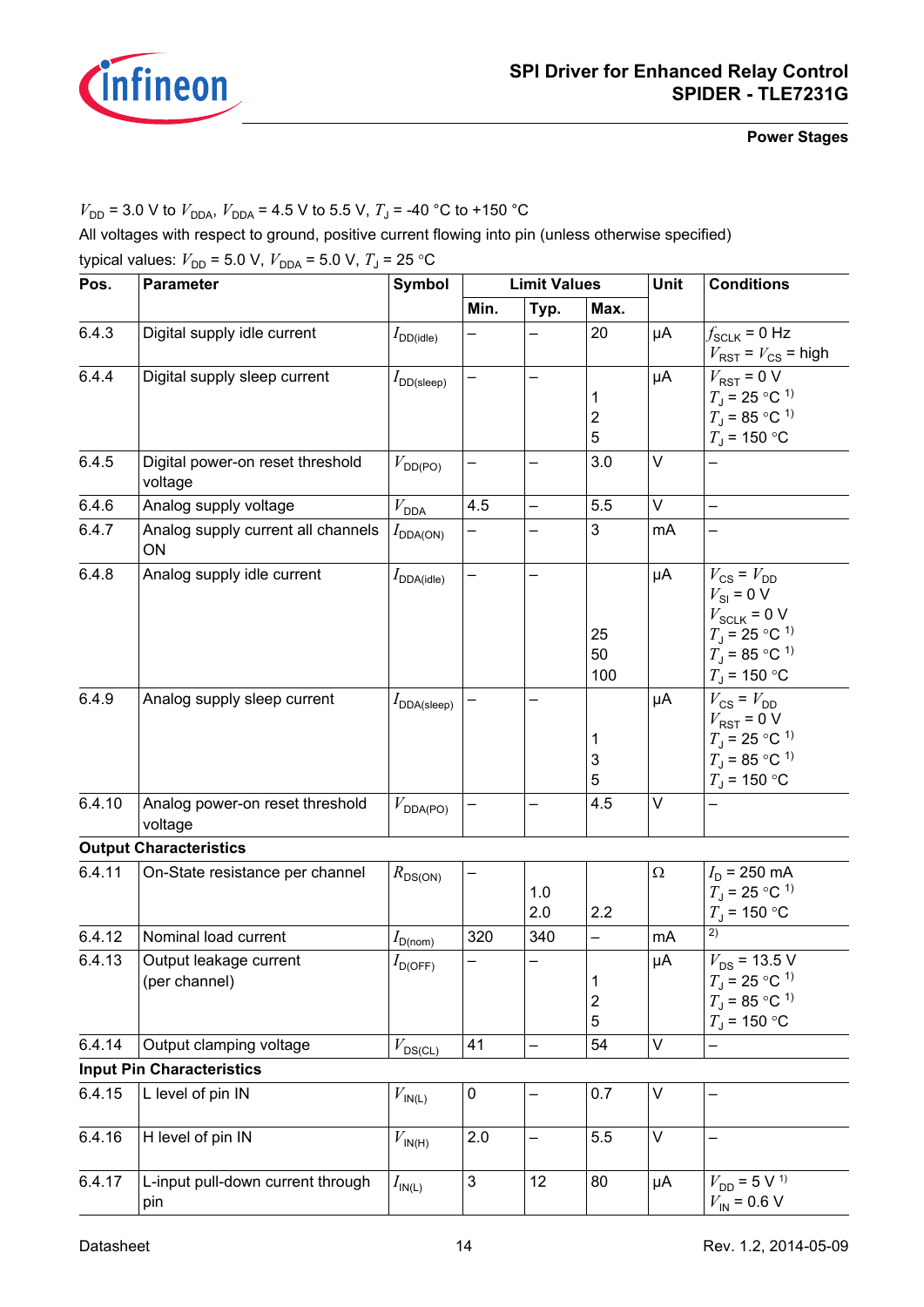

 $V_{\text{DD}}$  = 3.0 V to  $V_{\text{DDA}}$ ,  $V_{\text{DDA}}$  = 4.5 V to 5.5 V,  $T_{\text{J}}$  = -40 °C to +150 °C

All voltages with respect to ground, positive current flowing into pin (unless otherwise specified)

| Pos.           | <b>Parameter</b>                             | <b>Symbol</b>                  |                           | <b>Limit Values</b> |                           | <b>Unit</b> | <b>Conditions</b>                                                       |  |
|----------------|----------------------------------------------|--------------------------------|---------------------------|---------------------|---------------------------|-------------|-------------------------------------------------------------------------|--|
|                |                                              |                                | Min.                      | Typ.                | Max.                      |             |                                                                         |  |
| 6.4.18         | H-input pull-down current through<br>pin     | $I_{\mathsf{IN}(\mathsf{H})}$  | 10                        | 40                  | 80                        | μA          | $V_{\text{DD}} = 5 \text{ V}$<br>$V_{\text{IN}}$ = 5 V                  |  |
| 6.4.19         | L level of pin RST                           | $V_{\text{RST(L)}}$            | 0                         |                     | $0.2*$<br>$V_{\text{DD}}$ |             |                                                                         |  |
| 6.4.20         | H level of pin RST                           |                                | $0.4*$<br>$V_{\text{DD}}$ |                     | $V_{\text{DD}}$           |             |                                                                         |  |
| 6.4.21         | L-input pull-down current through<br>pin RST | $I_{\mathsf{RST}(\mathsf{L})}$ | 3                         | 12                  | 80                        | μA          | $V_{\text{DD}}$ = 5 V <sup>1)</sup><br>$V_{RST}$ = 0.6 V                |  |
| 6.4.22         | H-input pull-down current through<br>pin RST | $I_{\mathsf{RST}(\mathsf{H})}$ | 10                        | 40                  | 80                        | μA          | $V_{\text{DD}}$ = 5 V<br>$V_{RST}$ = 5 V                                |  |
| <b>Timings</b> |                                              |                                |                           |                     |                           |             |                                                                         |  |
| 6.4.23         | Sleep wake-up time                           | $t_{\text{wu(sleep)}}$         |                           | -                   | 200                       | μs          |                                                                         |  |
| 6.4.24         | Reset duration                               | $t_{\mathsf{RST}(L)}$          | 1                         | -                   |                           | μs          |                                                                         |  |
| 6.4.25         | Turn-on time<br>$V_{DS}$ = 20% $V_{BAT}$     | $t_{\text{ON}}$                | 5                         | —                   | 60                        | μs          | $V_{\text{BAT}}$ = 13.5 V<br>$I_{\text{D}}$ = 250 mA,<br>resistive load |  |
| 6.4.26         | Turn-off time<br>$V_{DS}$ = 80% $V_{BAT}$    | $t_{\text{OFF}}$               | 10                        |                     | 60                        | $\mu s$     | $V_{\text{BAT}}$ = 13.5 V<br>$I_{\text{D}}$ = 250 mA,<br>resistive load |  |

<span id="page-14-2"></span><span id="page-14-1"></span><span id="page-14-0"></span>1) Not subject to production test, specified by design

2) calculated value based on following parameters:

all channels on with equal load current,  $R_{DS(ON)} = R_{DS(ON,150°C)}$ ,  $T_a = 85 °C$ ,  $T_{J,max} = 150 °C$ ,  $R_{th} = R_{thJA(typ)}$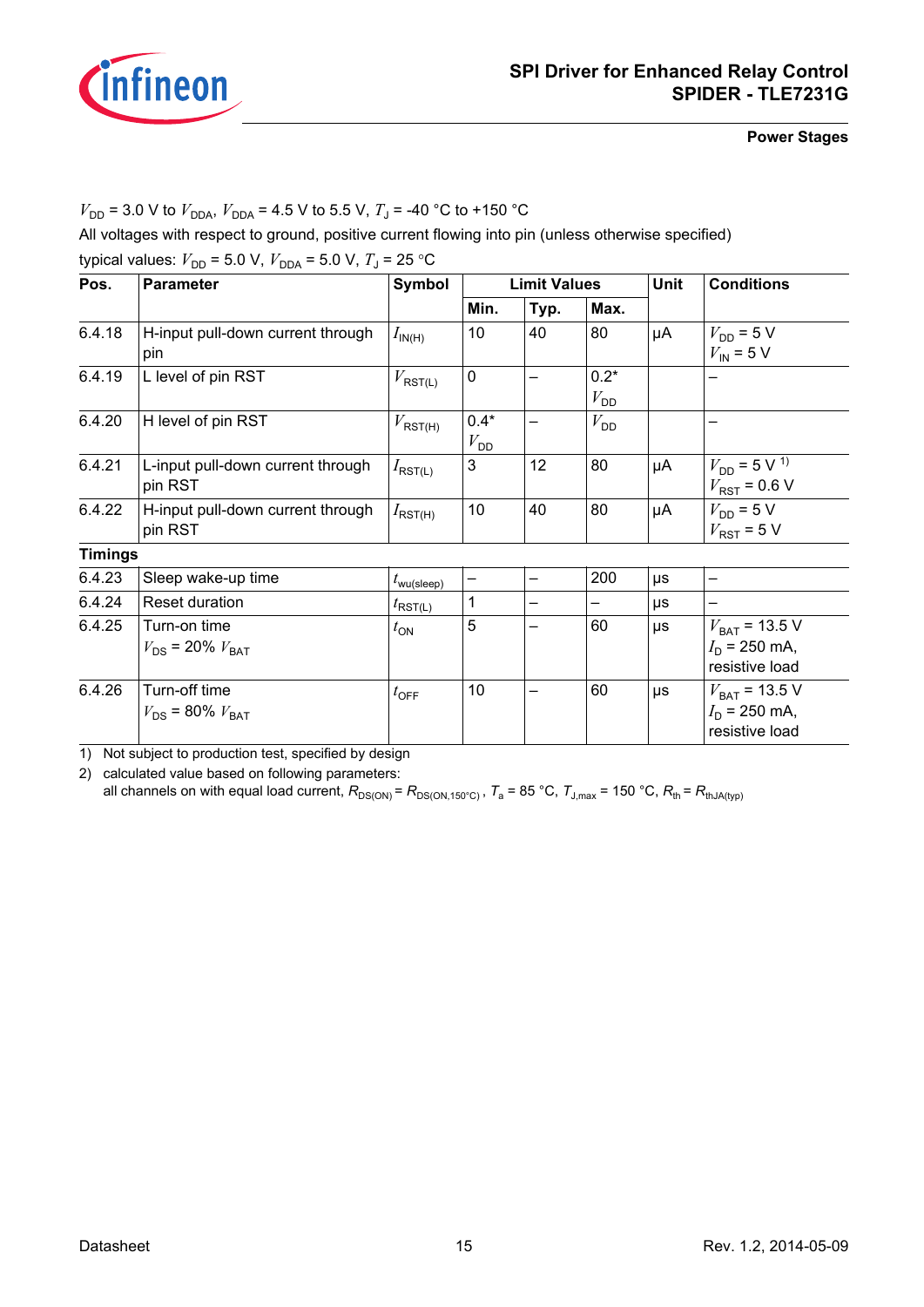

**Protection Functions**

### <span id="page-15-0"></span>**7 Protection Functions**

*Note: The device provides embedded protective functions. Integrated protection functions are designed to prevent IC destruction under fault conditions described in this datasheet. Fault conditions are considered as "outside" normal operating range. Protection functions are not designed for continuous repetitive operation.*

### <span id="page-15-1"></span>**7.1 Over Load Protection**

The TLE7231G is protected against over load or short circuit of the load. After time  $t_{\text{OFF(OVI)}}$ , the over loaded channel n switches off and therefore the corresponding diagnostics flag  $Dn$  is set. The channel can be switched on after clearing the diagnostics flag as described in chapter 8. Please refer to **[Figure 7](#page-15-4)** for details.



<span id="page-15-4"></span>**Figure 7 Shut Down at Over Load** 

### <span id="page-15-5"></span><span id="page-15-2"></span>**7.2 Over Temperature Protection**

A temperature sensor for each channel causes an overheated channel  $n$  to switch off to prevent destruction. Then the according diagnostics flag Dn is set. The channel can be switched on after clearing the diagnosis flag and a junction temperature decrease of Δ*T*J. Please refer to **[Chapter 8](#page-17-2)** for information on diagnostics features.

### <span id="page-15-3"></span>**7.3 Reverse Polarity Protection**

In case of reverse polarity, the intrinsic body diode of the power transistor causes increased power dissipation. The reverse current through the intrinsic body diode of the power transistor has to be limited by the connected load. The  $V_{DD}$  and  $V_{DDA}$  supply pins must be externally protected against reverse polarity. The over temperature and over load protection are not active during reverse polarity.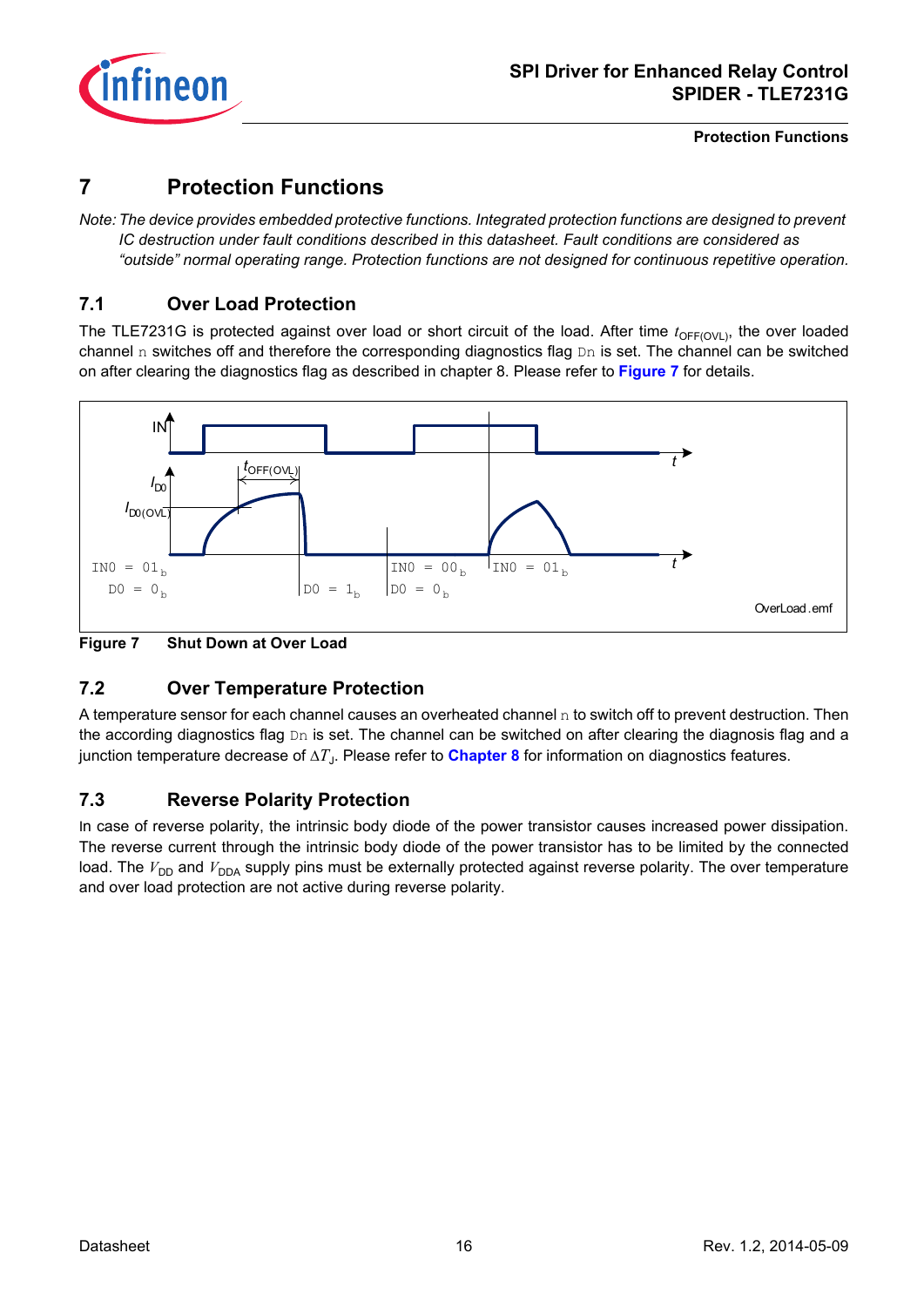

<span id="page-16-5"></span><span id="page-16-4"></span><span id="page-16-3"></span><span id="page-16-2"></span>**Protection Functions**

### <span id="page-16-0"></span>**7.4 Electrical Characteristics Protection**

 $V_{\text{DD}}$  = 3.0 V to  $V_{\text{DDA}}$ ,  $V_{\text{DDA}}$  = 4.5 V to 5.5 V,  $T_{\text{J}}$  = -40 °C to +150 °C

All voltages with respect to ground, positive current flowing into pin (unless otherwise specified)

typical values:  $V_{DD}$  = 5.0 V,  $V_{DDA}$  = 5.0 V,  $T_{J}$  = 25 °C

| Pos.  | <b>Parameter</b>                   | Symbol                |      | <b>Limit Values</b> |      | <b>Unit</b> | <b>Conditions</b> |  |
|-------|------------------------------------|-----------------------|------|---------------------|------|-------------|-------------------|--|
|       |                                    |                       | Min. | Typ.                | Max. |             |                   |  |
|       | <b>Over Load Protection</b>        |                       |      |                     |      |             |                   |  |
| 7.4.1 | Over load detection current        | $I_{D(OVL)}$          | 0.5  |                     | 0.95 | A           |                   |  |
| 7.4.2 | Over load shut-down delay time     | $t_{\text{OFF(OVL)}}$ | 5    |                     | 60   | μs          |                   |  |
|       | <b>Over Temperature Protection</b> |                       |      |                     |      |             |                   |  |
| 7.4.3 | Thermal shut down temperature      | $T_{\text{J(SC)}}$    | 150  | $170^{1}$           |      | $^{\circ}C$ |                   |  |
| 7.4.4 | Thermal hysteresis                 | $\Delta T_{\text{J}}$ | -    | 10                  |      | К           | 1)                |  |

<span id="page-16-1"></span>1) Not subject to production test, specified by design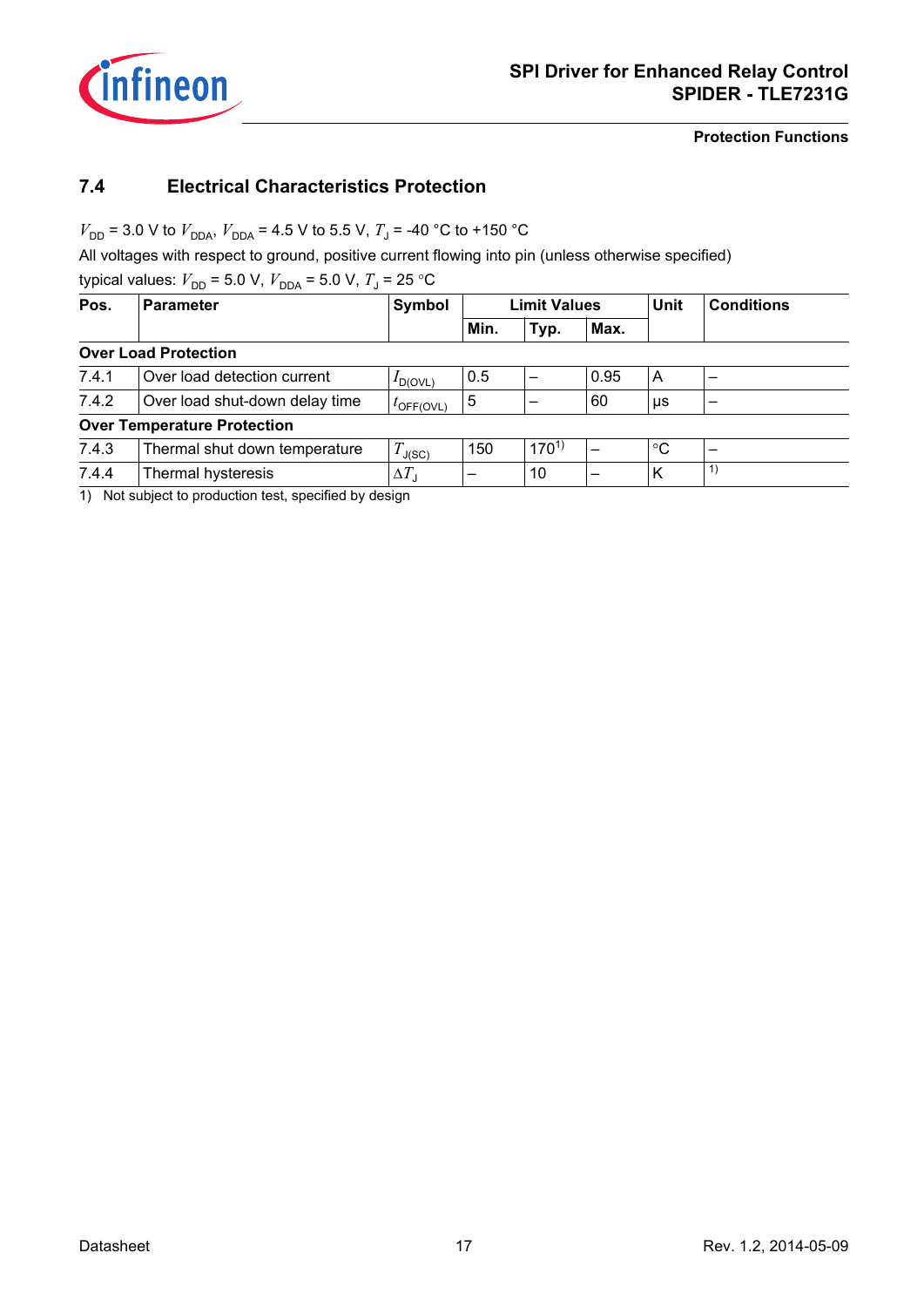

#### **Diagnostic Features**

### <span id="page-17-2"></span><span id="page-17-0"></span>**8 Diagnostic Features**

The SPI of TLE7231G provides diagnosis information about the device and about the load. The diagnosis information of the protective functions of channel  $n$  is latched in the diagnosis flag  $Dn$ . The open load diagnosis of channel n is latched in the diagnosis flag OLn. Both flags are cleared by  $\text{INn} = 00_B$  and the diagnosis current  $I_{\text{D(PD)}}$ , which is a small pull down current, is disabled.

Following table shows possible failure modes and the according protective and diagnostic action.

| <b>Failure Mode</b>     | <b>Comment</b>                                                                                                     |
|-------------------------|--------------------------------------------------------------------------------------------------------------------|
| Open Load               | Diagnosis, when channel n is switched on:                                                                          |
| or short circuit to GND | $INn = 01B$ : if input pin is high: none                                                                           |
|                         | $INn = 10B$ : none                                                                                                 |
|                         | Diagnosis, when channel $n$ is switched off:                                                                       |
|                         | $\text{In} = 00\text{R}$ : none, diagnosis flags are cleared and the diagnosis current is switched off             |
|                         | $\text{INn} = 01_{\text{R}}$ : if input pin is low, according to voltage at the output pin, the flag OLn is set    |
|                         | after time $t_{d(OL)}$                                                                                             |
|                         | INn = 11 <sub>B</sub> : according to voltage level at the output pin, flags OLn are set after time $t_{d(OL)}$     |
| Over temperature        | When over temperature occurs, the affected channel $n$ is switched off. The according<br>diagnosis flag Dn is set. |
|                         | The diagnosis flags are latched until they have been cleared by $\text{INn} = \text{OO}_R$ . The over              |
|                         | temperature detection is active in ON-state as well as OFF-state.                                                  |
| Over Load               | When over load is detected at channel $n$ , the affected channel is switched off after time                        |
| (Short Circuit)         | $t_{\text{OFF(OVL)}}$ and the dedicated diagnosis flag Dn is set.                                                  |
|                         | The diagnosis flags are latched until they have been cleared by $\text{INn} = 00_{\text{R}}$ .                     |

### <span id="page-17-1"></span>**8.1 Open Load Diagnosis timing**

The TLE7231G offers a open load diagnosis for each channel in OFF mode.

The time  $t_{d(OL)}$  is applied to filter short time events.



<span id="page-17-3"></span>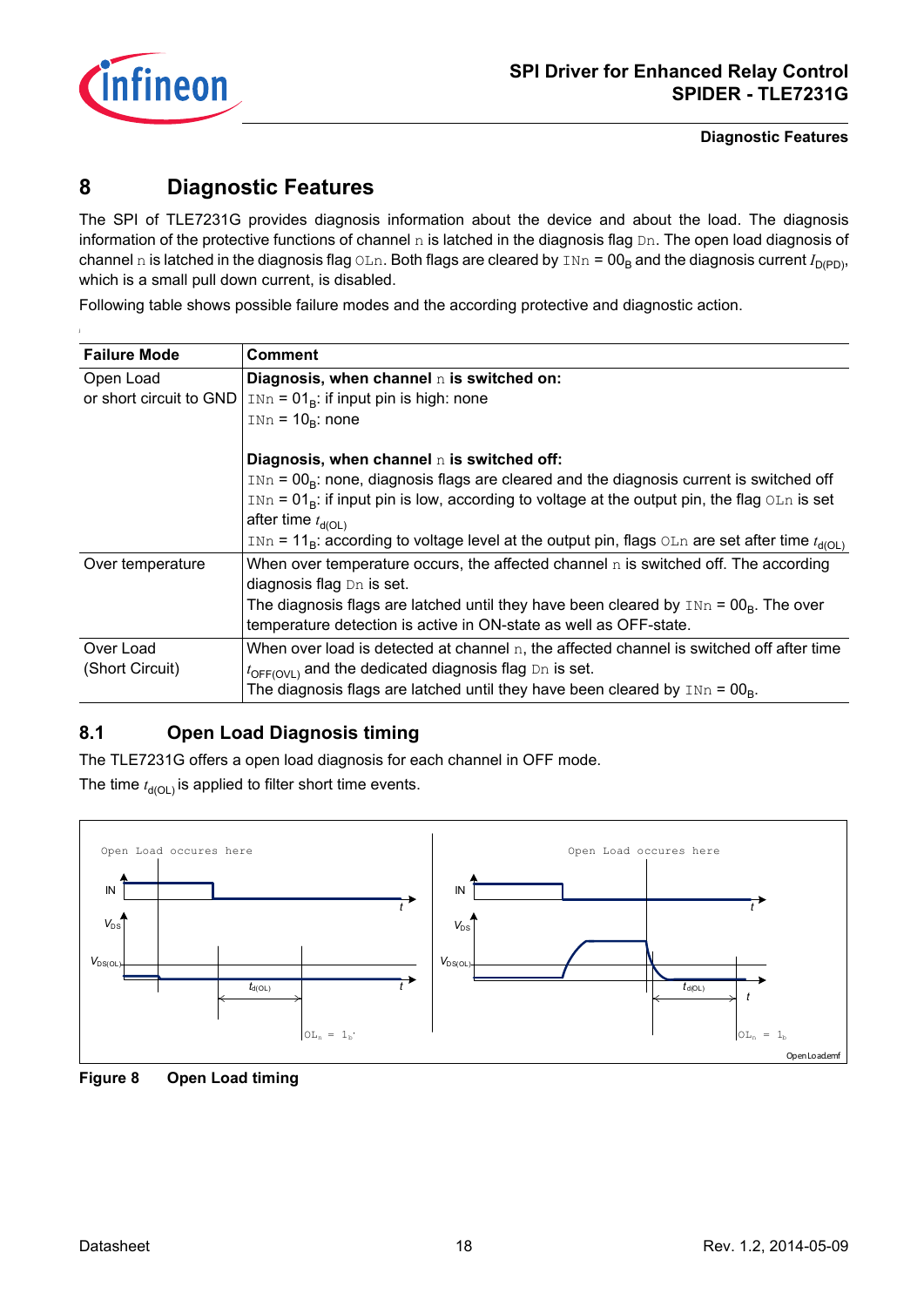

**Diagnostic Features**

### <span id="page-18-0"></span>**8.2 Electrical Characteristics Diagnostic**

 $V_{\text{DD}}$  = 3.0 V to  $V_{\text{DDA}}$ ,  $V_{\text{DDA}}$  = 4.5 V to 5.5 V,  $T_{\text{J}}$  = -40 °C to +150 °C

All voltages with respect to ground, positive current flowing into pin (unless otherwise specified)

typical values:  $V_{DD} = 5.0 \text{ V}$ ,  $V_{DDA} = 5.0 \text{ V}$ ,  $T_{J} = 25 \text{ °C}$ 

<span id="page-18-1"></span>

| Pos.  | <b>Parameter</b>                                  | Symbol                        |      | <b>Limit Values</b> |      | <b>Unit</b> | <b>Conditions</b> |  |
|-------|---------------------------------------------------|-------------------------------|------|---------------------|------|-------------|-------------------|--|
|       |                                                   |                               | Min. | Typ.                | Max. |             |                   |  |
|       | <b>OFF State Diagnosis</b>                        |                               |      |                     |      |             |                   |  |
| 8.2.1 | Open load detection threshold<br>voltage          | $V_{DS(OL)}$                  | 1.0  |                     | 2.5  | V           |                   |  |
| 8.2.2 | Output pull-down diagnosis current<br>per channel | $I_{\mathsf{D}(\mathsf{PD})}$ | 30   |                     | 100  | μA          | $V_{DS}$ = 13.5 V |  |
| 8.2.3 | Open load diagnosis delay time                    | $t_{d(OL)}$                   | 30   |                     | 200  | μs          |                   |  |
|       | <b>ON State Diagnosis</b>                         |                               |      |                     |      |             |                   |  |
| 8.2.4 | Over load detection current                       | $I_{\text{D(OVL)}}$           | 0.5  |                     | 0.95 | A           |                   |  |
| 8.2.5 | Over load detection delay time                    | $t_{\text{OFF(OVL)}}$         | 5    |                     | 60   | μs          |                   |  |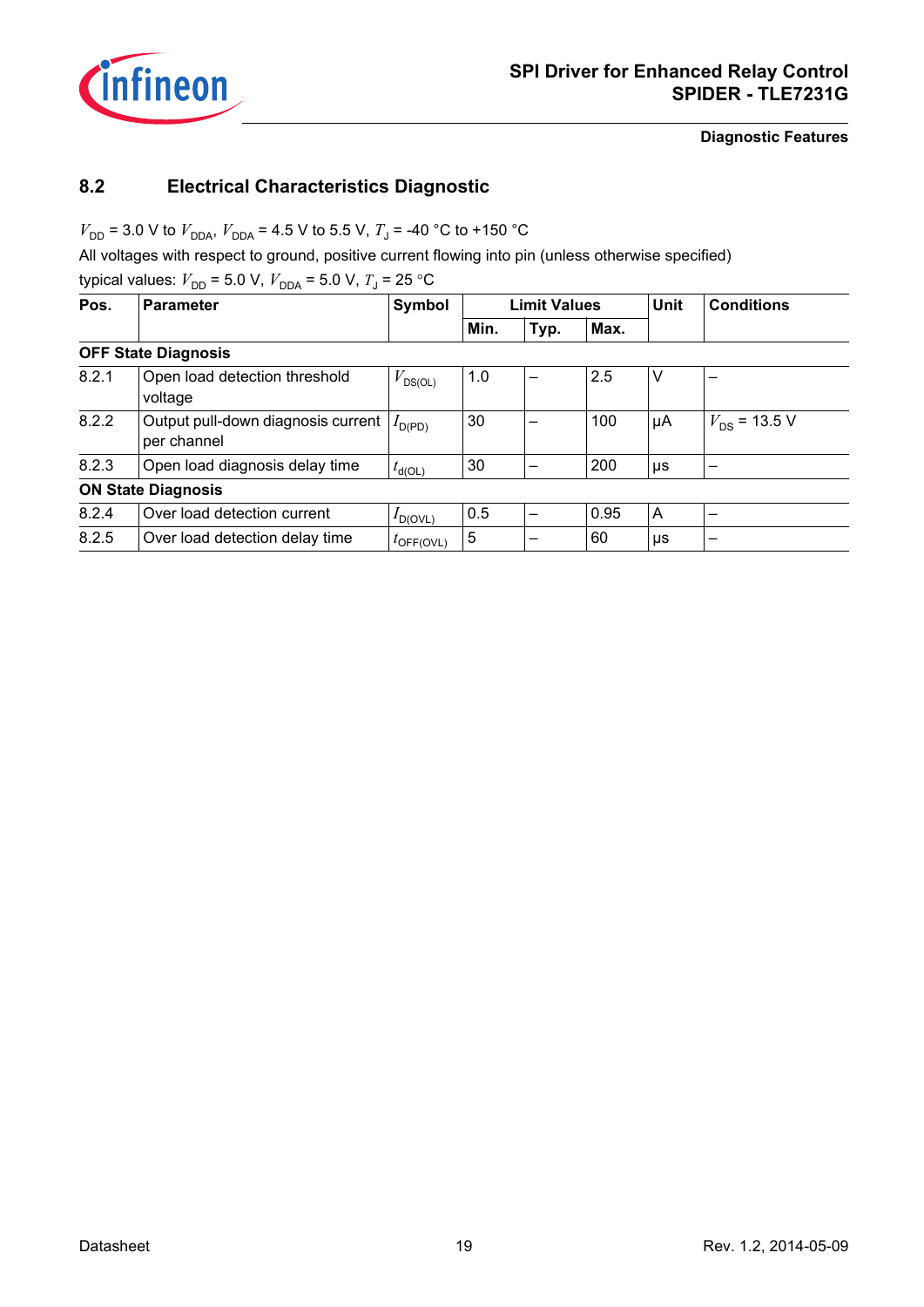

### <span id="page-19-0"></span>**9 Serial Peripheral Interface (SPI)**

The diagnosis and control interface is based on a serial peripheral interface (SPI).

The SPI is a full duplex synchronous serial slave interface, which uses four lines: SO, SI, SCLK and CS. Data is transferred by the lines SI and SO at the data rate given by SCLK. The falling edge of CS indicates the beginning of a data access. Data is sampled in on line SI at the falling edge of SCLK and shifted out on line SO at the rising edge of SCLK. Each access must be terminated by a rising edge of CS. A modulo 8 counter ensures that data is taken only, when a multiple of 8 bit has been transferred. The interface provides daisy chain capability.



### **Figure 9 Serial Peripheral Interface**

The SPI protocol is described in **[Chapter 9.3](#page-21-0)**. It is reset to the default values after power-on reset.

### <span id="page-19-1"></span>**9.1 SPI Signal Description**

### **CS - Chip Select:**

The system micro controller selects the TLE7231G by means of the  $\overline{CS}$  pin. Whenever the pin is in low state, data transfer can take place. When CS is in high state, any signals at the SCLK and SI pins are ignored and SO is forced into a high impedance state.

### **CS High to Low transition:**

- The diagnosis information is transferred into the shift register.
- SO changes from high impedance state to high or low state depending on the logic OR combination between the transmission error flag (TER) and the signal level at pin SI. As a result, even in daisy chain configuration, a high signal indicates a faulty transmission. The transmission error flag is set after any kind of reset, so a reset between two SPI commands is indicated. For details, please refer to **[Figure 10](#page-20-1)**. This information stays available to the first rising edge of SCLK.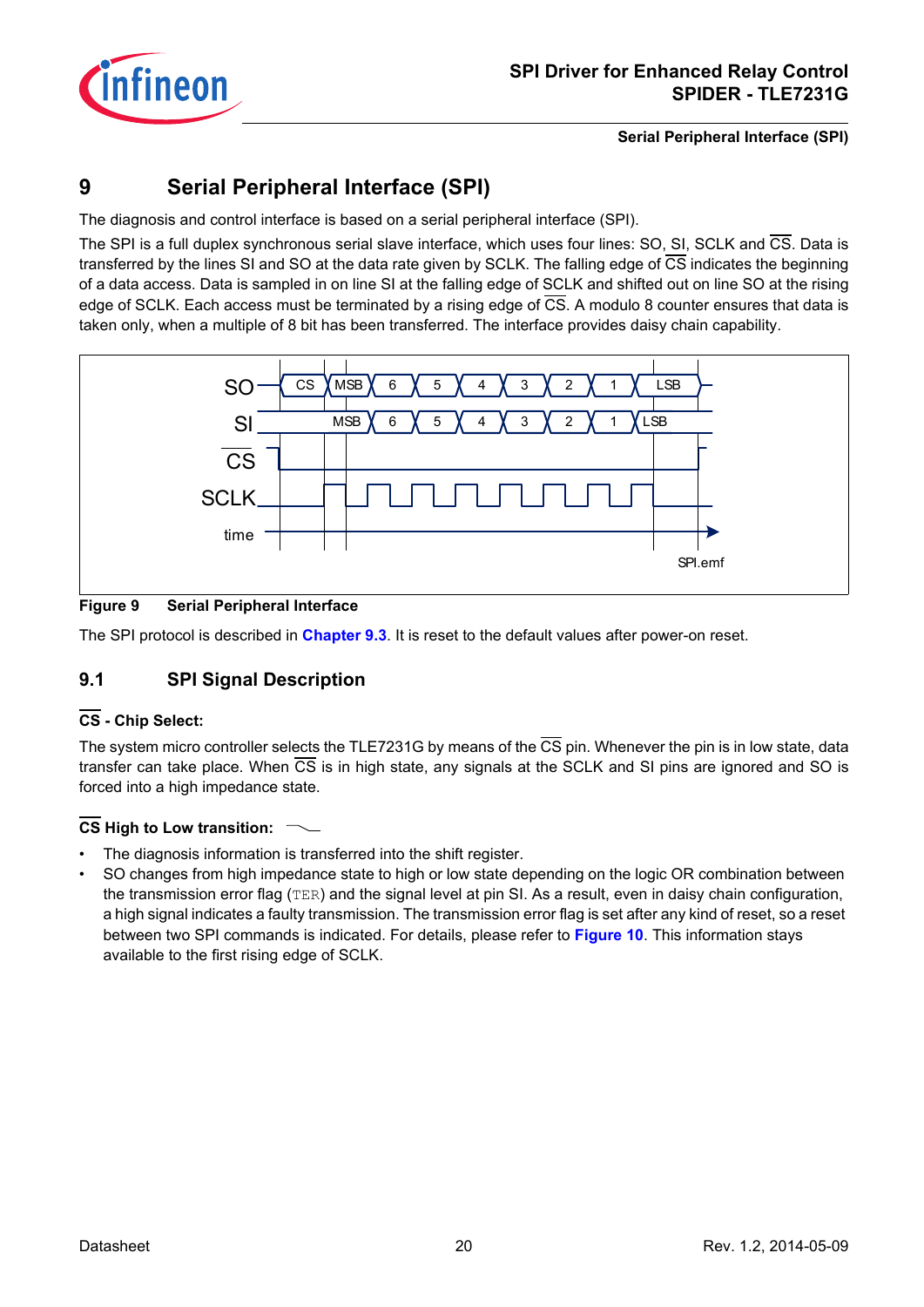



<span id="page-20-1"></span>**Figure 10 Transmission Error Flag on SO Line**

### **CS Low to High transition:**

Data from shift register is transferred into the input matrix register only, when after the falling edge of  $\overline{CS}$  exactly a multiple (1, 2, 3, …) of eight SCLK signals have been detected.

#### **SCLK - Serial Clock:**

This input pin clocks the internal shift register. The serial input (SI) transfers data into the shift register on the falling edge of SCLK while the serial output (SO) shifts diagnostic information out on the rising edge of the serial clock. It is essential that the SCLK pin is in low state whenever chip select CS makes any transition.

### **SI - Serial Input:**

 Serial input data bits are shifted in at this pin, the most significant bit first. SI information is read on the falling edge of SCLK. Please refer to **[Chapter 9.3](#page-21-0)** for further information.

#### **SO - Serial Output:**

Data is shifted out serially at this pin, the most significant bit first. SO is in high impedance state until the CS pin goes to low state. New data will appear at the SO pin following the rising edge of SCLK. Please refer to **[Chapter 9.3](#page-21-0)** for further information.

### <span id="page-20-0"></span>**9.2 Daisy Chain Capability**

The SPI of TLE7231G provides daisy chain capability. In this configuration several devices are activated by the same CS signal MCS. The SI line of one device is connected with the SO line of another device (see **[Figure 11](#page-21-2)**), which builds a chain. The ends of the chain are connected with the output and input of the master device, MO and MI respectively. The master device provides the master clock MCLK, which is connected to the SCLK line of each device in the chain.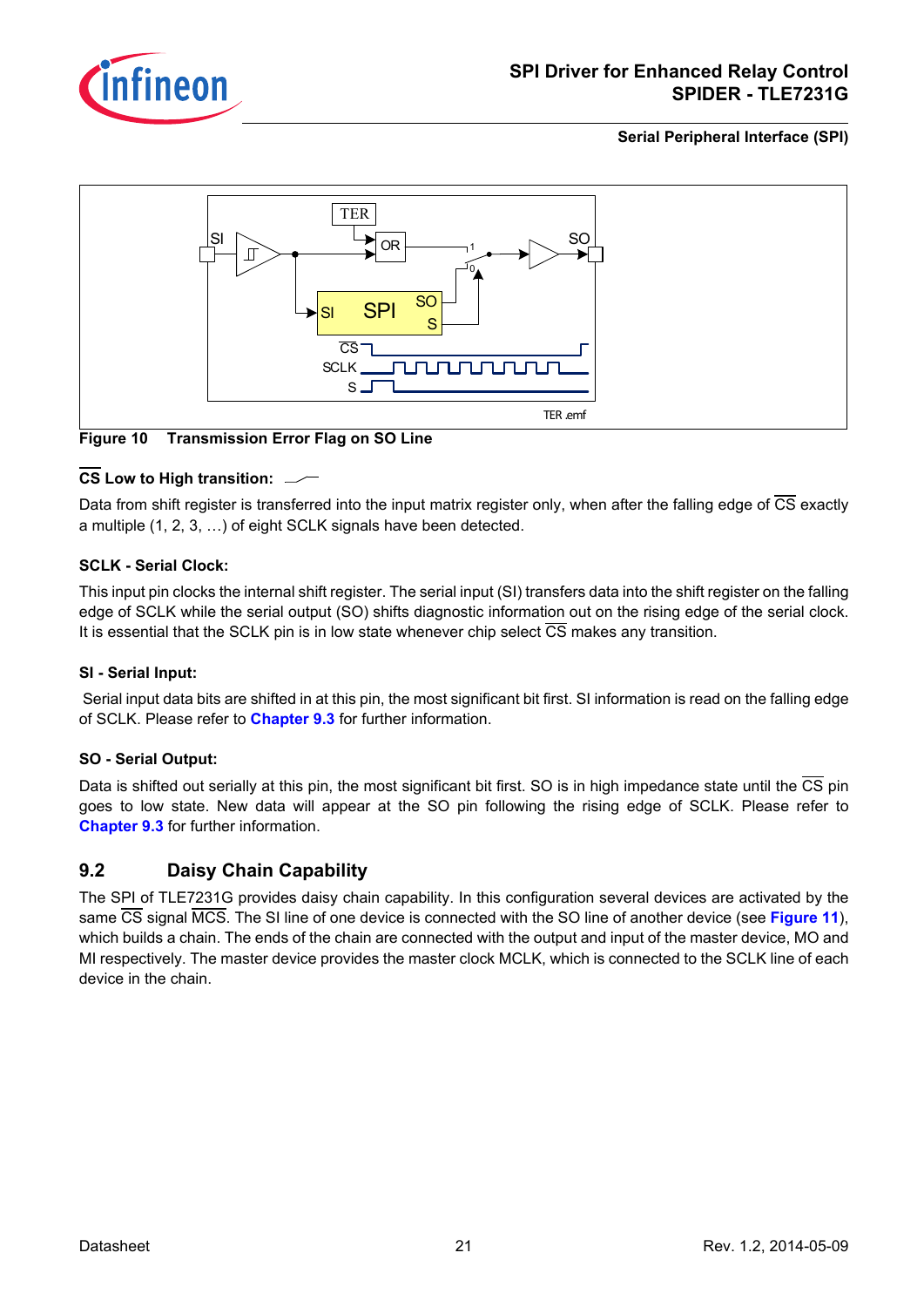



#### <span id="page-21-2"></span>**Figure 11 Daisy Chain Configuration**

In the SPI block of each device, there is one shift register where one bit from SI line is shifted in each SCLK. The bit shifted out can be seen at SO. After 8 SCLK cycles, the data transfer for one device has been finished. In single chip configuration, the  $\overline{CS}$  line must transit from low to high to make the device accept the transferred data. In daisy chain configuration the data shifted out at device #1 has been shifted in to device #2. When using three devices in daisy chain, three times 8 bits have to be shifted through the devices. After that, the MCS line must transit from low to high (see **[Figure 12](#page-21-3)**).



<span id="page-21-3"></span>**Figure 12 Data Transfer in Daisy Chain Configuration**

### <span id="page-21-1"></span><span id="page-21-0"></span>**9.3 SPI Protocol**

The SPI protocol of the TLE7231G provides two registers. The input register and the diagnosis register. The diagnosis register contains four pairs of diagnosis flags, the input register contains the input multiplexer configuration. After power-on reset, all register bits are cleared to 0.

**SI**

| IN <sub>3</sub> | IN <sub>2</sub> | IN <sub>1</sub> |  | <b>INO</b> |
|-----------------|-----------------|-----------------|--|------------|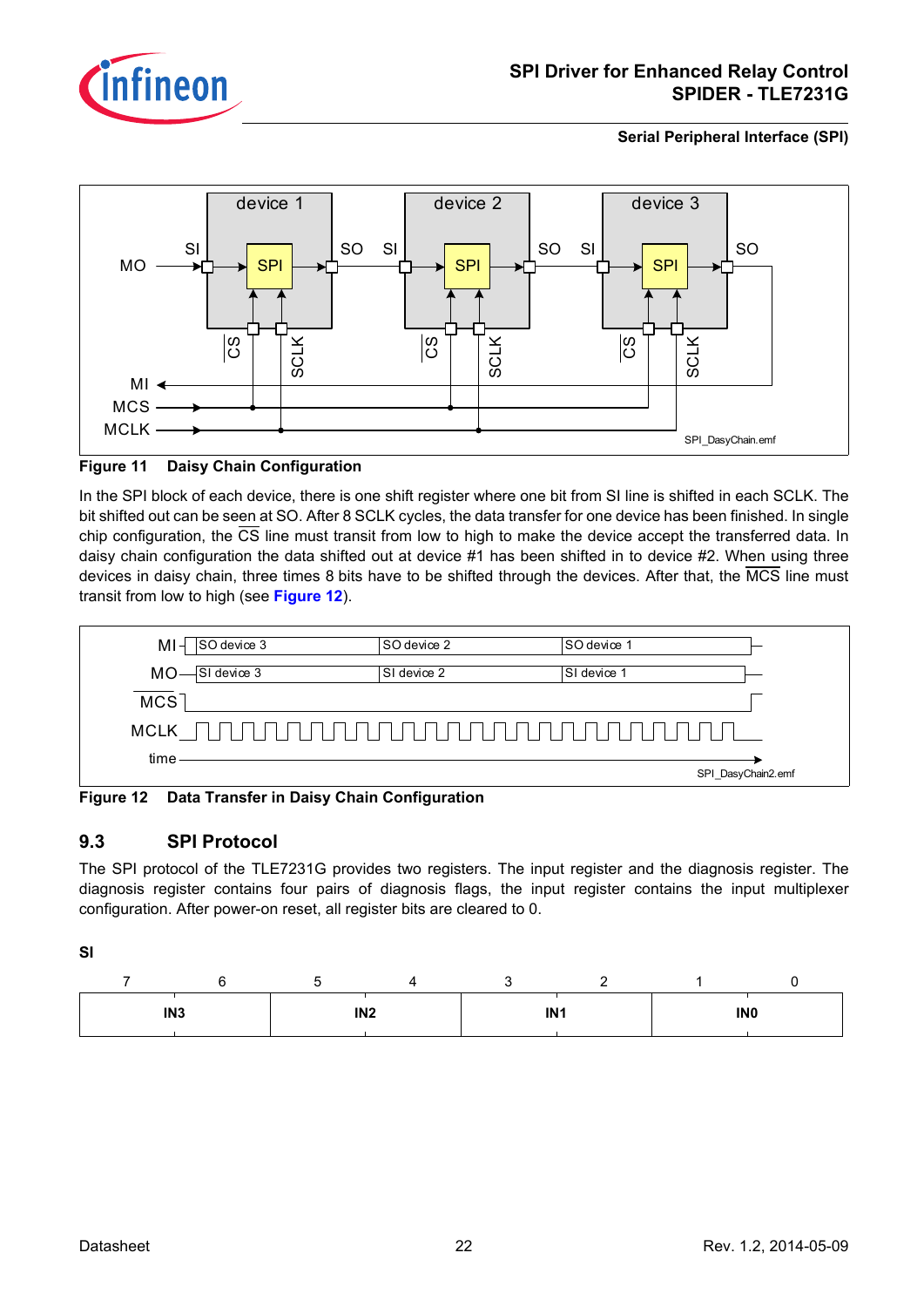

| <b>Field</b>    | <b>Bits</b> | <b>Type</b> | <b>Description</b>                                    |
|-----------------|-------------|-------------|-------------------------------------------------------|
| IN <sub>n</sub> | 7:6,        | W           | Input Register Channel n                              |
| $(n = 3-0)$     | 5:4,        |             | Idle Mode:<br>00 <sub>R</sub>                         |
|                 | 3:2,        |             | Fast channel switched off.                            |
|                 | 1:0         |             | Diagnosis flags are cleared.                          |
|                 |             |             | Diagnosis current is disabled.                        |
|                 |             |             | Input Direct drive Mode:<br>01 <sub>R</sub>           |
|                 |             |             | Channel is switched according to signal at input pin. |
|                 |             |             | Diagnosis current is enabled in OFF-state.            |
|                 |             |             | ON Mode:<br>10 <sub>R</sub>                           |
|                 |             |             | Channel is switched on.                               |
|                 |             |             | Diagnosis current is enabled.                         |
|                 |             |             | OFF Mode:<br>11 <sub>R</sub>                          |
|                 |             |             | Channel is switched off.                              |
|                 |             |             | Diagnosis current is enabled.                         |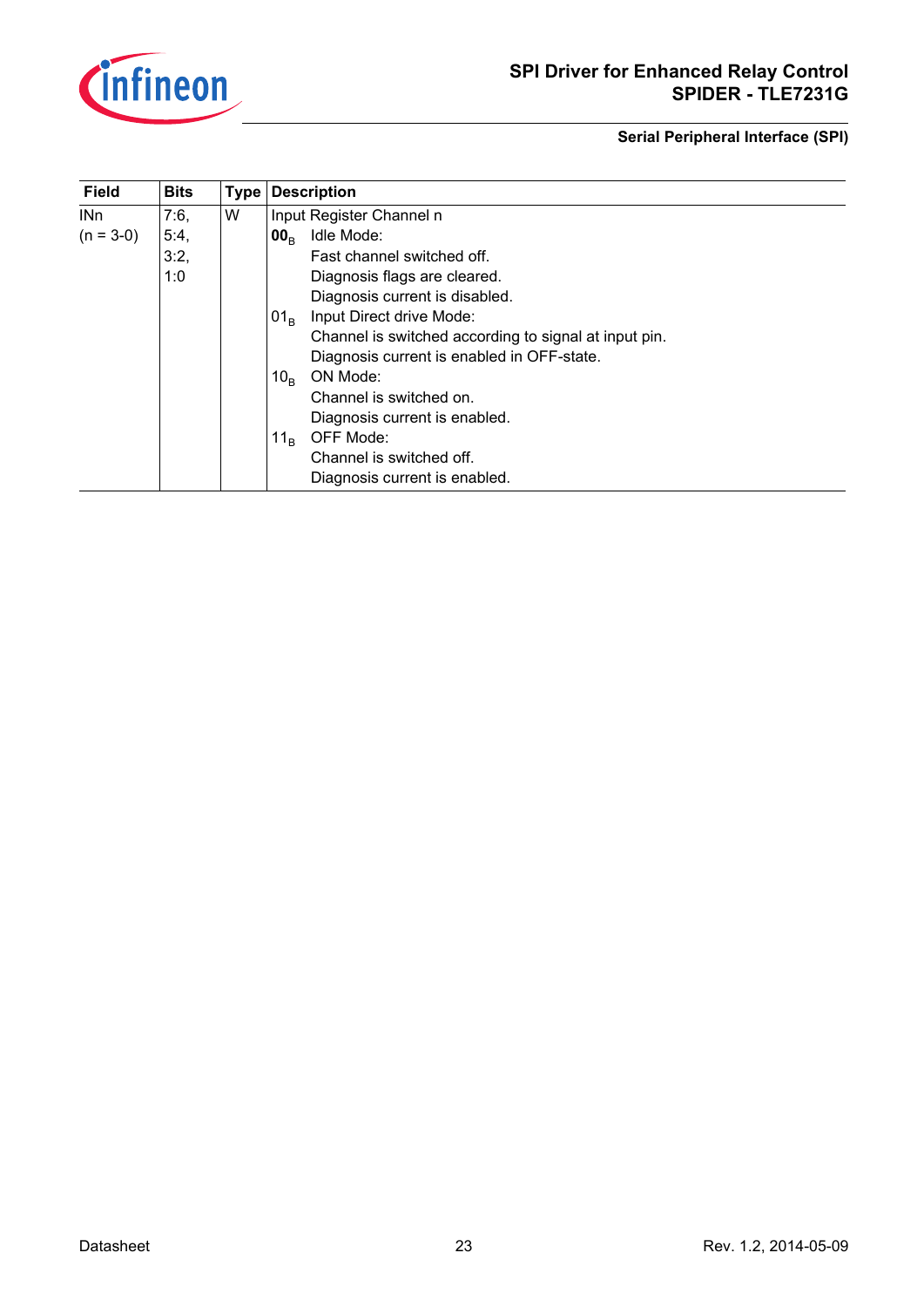

| <b>SO</b>       |                 |                |                 |                |                 |                |                 | Reset Value: 100 <sub>H</sub> |  |
|-----------------|-----------------|----------------|-----------------|----------------|-----------------|----------------|-----------------|-------------------------------|--|
| CS <sup>1</sup> |                 |                |                 |                |                 |                |                 |                               |  |
| <b>TER</b>      | OL <sub>3</sub> | D <sub>3</sub> | OL <sub>2</sub> | D <sub>2</sub> | OL <sub>1</sub> | D <sub>1</sub> | OL <sub>0</sub> | D <sub>0</sub>                |  |

1) This bit is valid between  $\overline{CS}$  hi -> lo and first SCLK lo -> hi transition.

| <b>Field</b> | <b>Bits</b>    | Type | <b>Description</b>                                                    |
|--------------|----------------|------|-----------------------------------------------------------------------|
| <b>TER</b>   | <b>CS</b>      | R    | <b>Transmission Error</b>                                             |
|              |                |      | Previous transmission was successful (modulo 8 clocks received).<br>0 |
|              |                |      | Previous transmission failed or first transmission after reset.       |
| OLn          | 7, 5, 3,  R    |      | Open Load Flag of channel n                                           |
| $(n = 3-0)$  |                |      | Normal operation.<br>U                                                |
|              |                |      | Open load has occurred in OFF state.                                  |
| Dn           | 6, 4, 2, $ R $ |      | Diagnosis Flag of channel n                                           |
| $(n = 3-0)$  | $\mathbf 0$    |      | Normal operation.<br>0                                                |
|              |                |      | Over load or over temperature switch off has occurred in ON state.    |

### <span id="page-23-0"></span>**9.4 Timing Diagrams**



<span id="page-23-1"></span>**Figure 13 Timing Diagram**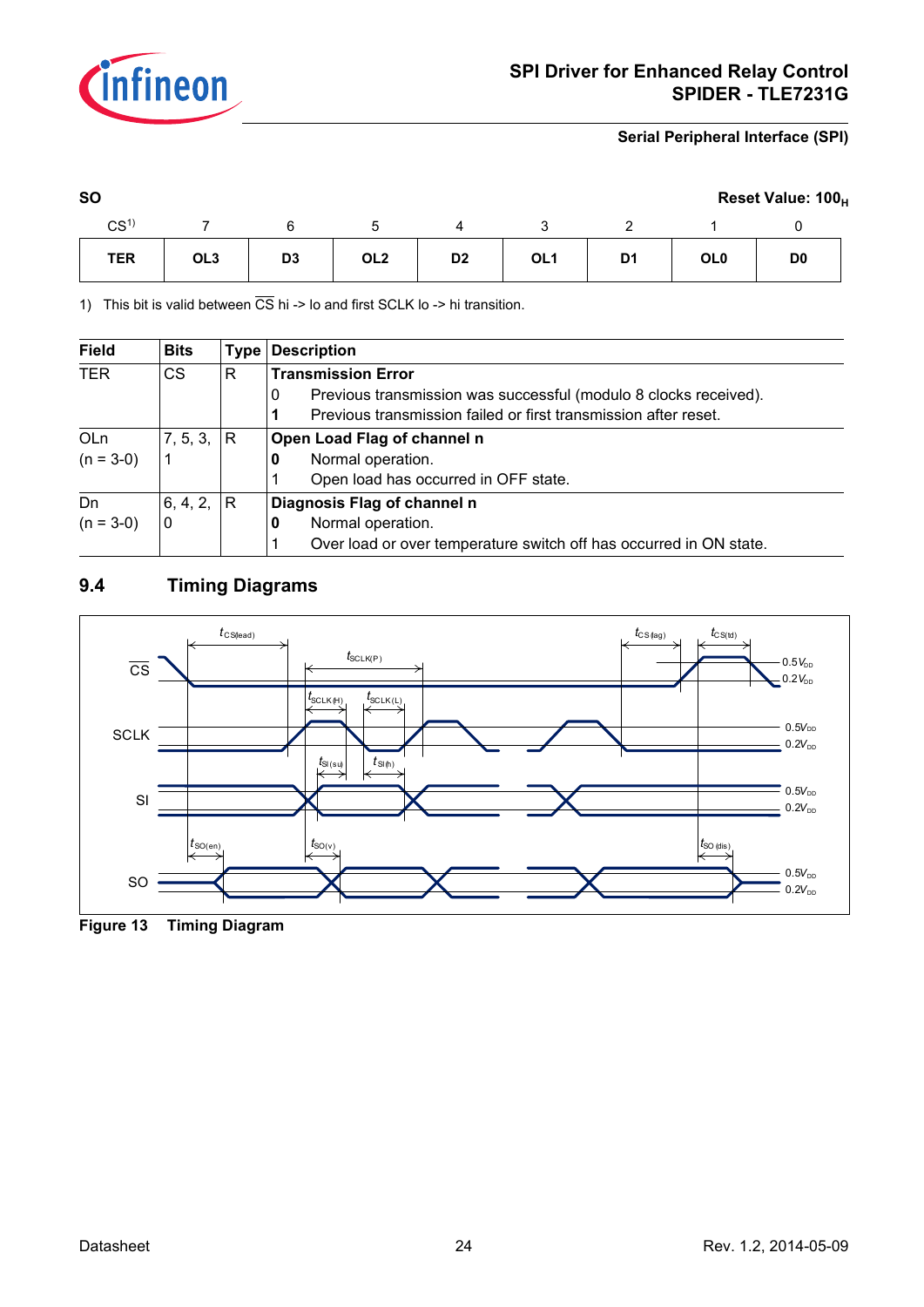

### <span id="page-24-0"></span>**9.5 Electrical Characteristics SPI**

 $V_{\text{DD}}$  = 3.0 V to  $V_{\text{DDA}}$ ,  $V_{\text{DDA}}$  = 4.5 V to 5.5 V,  $T_{\text{J}}$  = -40 °C to +150 °C

All voltages with respect to ground, positive current flowing into pin (unless otherwise specified)

typical values:  $V_{DD}$  = 5.0 V,  $V_{DDA}$  = 5.0 V,  $T_{J}$  = 25 °C

| Pos. | <b>Parameter</b> | <b>Symbol</b> | Limit Values |      |      | Unit | <b>Conditions</b> |
|------|------------------|---------------|--------------|------|------|------|-------------------|
|      |                  |               | Min.         | Typ. | Max. |      |                   |

### **Input Characteristics (CS, SCLK, SI)**

| 9.5.1          | L level of pin<br>$\overline{\text{CS}}$<br><b>SCLK</b><br>SI  | $V_{\text{CS(L)}}$<br>$V_{\text{SCLK(L)}}$<br>$V_{\mathsf{SI(L)}}$   | $\mathbf 0$        |                          | $0.2*$<br>$V_{DD}$       |            |                                                     |
|----------------|----------------------------------------------------------------|----------------------------------------------------------------------|--------------------|--------------------------|--------------------------|------------|-----------------------------------------------------|
| 9.5.2          | H level of pin<br>$\overline{\text{cs}}$<br><b>SCLK</b><br>SI  | $V_{\text{CS(H)}}$<br>$V_{\mathsf{SCLK(H)}}$<br>$V_{\mathsf{SI(H)}}$ | $0.5*V_{DD}$       |                          | $V_{DD}$                 |            | —                                                   |
| 9.5.3          | L-input pull-up current through CS                             | $I_{\text{CS}(\underline{\mathsf{L}})}$                              | 5                  | 17                       | 40                       | μA         | $V_{CS}$ = 0 V                                      |
| 9.5.4          | H-input pull-up current through CS                             | $I_{\text{CS(H)}}$                                                   | 3                  | 15                       | 40                       | μA         | 1)<br>$V_{\text{CS}}$ = 2 V                         |
| 9.5.5          | L-input pull-down current through<br>pin<br><b>SCLK</b><br>SI  | $I_{\text{SCLK(L)}}$<br>$I_{\text{SI}(\underline{\mathsf{L}})}$      | 3                  | 12                       | 80                       | μA         | 1)<br>$V_{SCLK}$ = 0.6 V<br>$V_{\text{SI}}$ = 0.6 V |
| 9.5.6          | H-input pull-down current through<br>pin<br><b>SCLK</b><br>SI  | $I_{\text{SCLK(H)}}$<br>$I_{SI(H)}$                                  | 10                 | 40                       | 80                       | μA         | $V_{SCLK}$ = 5 V<br>$V_{\text{SI}}$ = 5 V           |
|                | <b>Output Characteristics (SO)</b>                             |                                                                      |                    |                          |                          |            |                                                     |
| 9.5.7          | L level output voltage                                         | $V_{\text{S\underline{O}(L)}}$                                       | 0                  | $\overline{\phantom{0}}$ | 0.4                      | V          | $I_{SO}$ = -2 mA                                    |
| 9.5.8          | H level output voltage                                         | $V_{\text{SO(H)}}$                                                   | $V_{DD}$ -<br>0.5V | —                        | $V_{\text{DD}}$          |            | $I_{\rm SO}$ = 1.5 mA                               |
| 9.5.9          | Output tristate leakage current                                | $I_{\text{SO(OFF)}}$                                                 | $-10$              |                          | 10                       | μA         | $V_{\text{CS}} = V_{\text{DD}}$                     |
| <b>Timings</b> |                                                                |                                                                      |                    |                          |                          |            |                                                     |
| 9.5.10         | Serial clock frequency                                         | $f_{\mathsf{SCLK}}$                                                  | $\pmb{0}$          | $\qquad \qquad -$        | 5                        | <b>MHz</b> | $\qquad \qquad -$                                   |
| 9.5.11         | Serial clock period                                            | $t_{\text{SCLK}(P)}$                                                 | 200                | $\overline{\phantom{0}}$ | $\overline{\phantom{0}}$ | ns         | —                                                   |
| 9.5.12         | Serial clock high time                                         | $t_{\text{SCLK(H)}}$                                                 | 50                 | -                        | -                        | ns         | —                                                   |
| 9.5.13         | Serial clock low time                                          | $t_{\text{SCLK(L)}}$                                                 | 50                 | -                        | -                        | ns         | —                                                   |
| 9.5.14         | Enable lead time (falling CS to<br>rising SCLK)                | $t_{CS(lead)}$                                                       | 250                |                          |                          | ns         |                                                     |
| 9.5.15         | Enable lag time (falling SCLK to<br>rising CS)                 | $t_{\text{CS(lag)}}$                                                 | 250                |                          |                          | ns         | -                                                   |
| 9.5.16         | Transfer delay time (rising CS to<br>falling $\overline{CS}$ ) | $t_{\text{CS(td)}}$                                                  | 250                | —                        |                          | ns         | —                                                   |
| 9.5.17         | Data setup time (required time SI to<br>falling SCLK)          | $t_{\mathsf{SI(su)}}$                                                | 20                 |                          |                          | ns         |                                                     |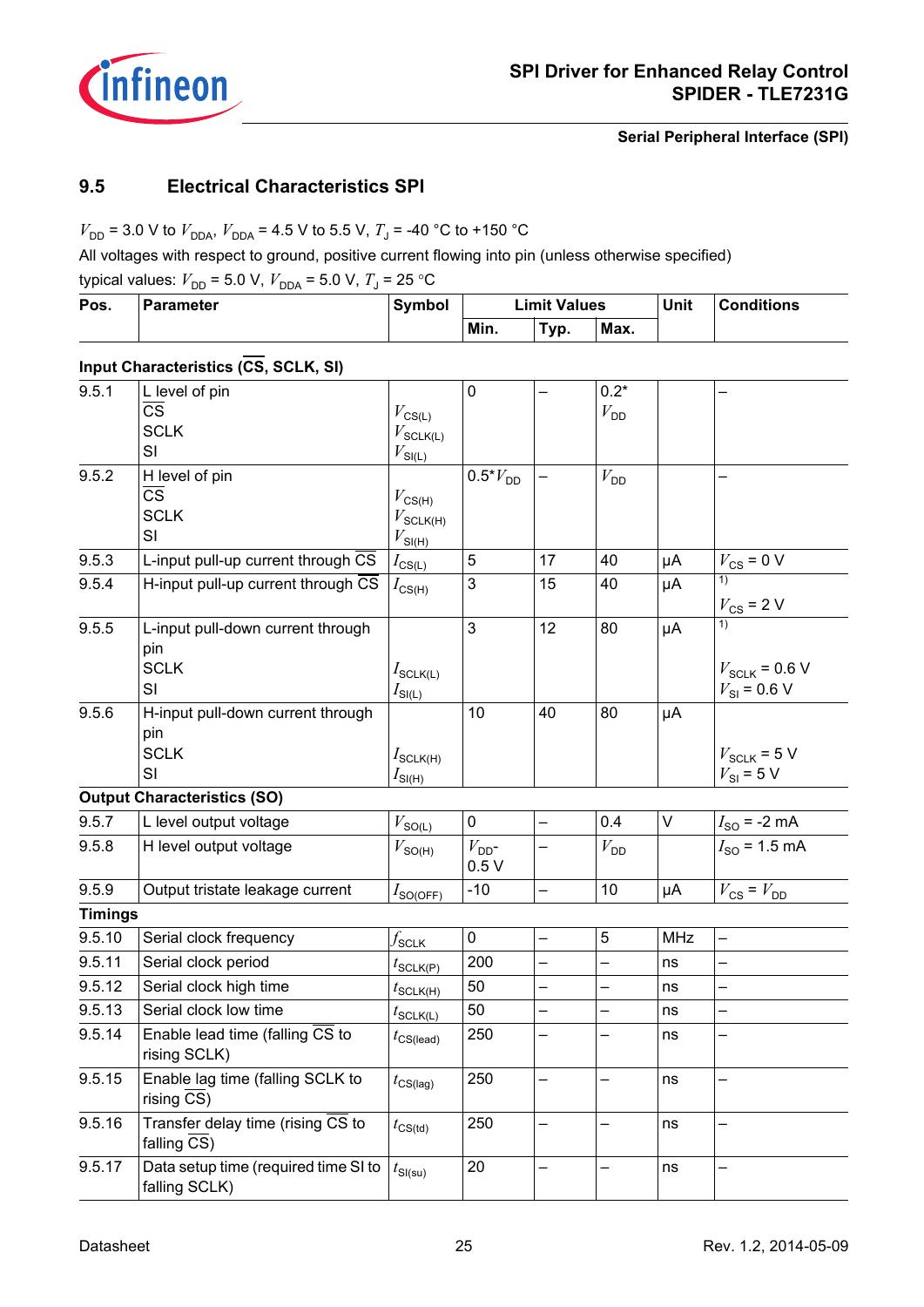

### $V_{\text{DD}}$  = 3.0 V to  $V_{\text{DDA}}$ ,  $V_{\text{DDA}}$  = 4.5 V to 5.5 V,  $T_{\text{J}}$  = -40 °C to +150 °C

All voltages with respect to ground, positive current flowing into pin (unless otherwise specified)

typical values:  $V_{DD}$  = 5.0 V,  $V_{DDA}$  = 5.0 V,  $T_{J}$  = 25 °C

| Pos.   | <b>Parameter</b>                                   | <b>Limit Values</b><br>Symbol |                          |      |      | <b>Unit</b> | <b>Conditions</b>           |
|--------|----------------------------------------------------|-------------------------------|--------------------------|------|------|-------------|-----------------------------|
|        |                                                    |                               | Min.                     | Typ. | Max. |             |                             |
| 9.5.18 | Data hold time (falling SCLK to SI)                | $t_{\text{SI(h)}}$            | 20                       |      |      | ns          | $\overline{\phantom{0}}$    |
| 9.5.19 | Output enable time (falling CS to<br>SO valid)     | $t_{\text{SO(en)}}$           | —                        |      | 200  | ns          | $C_1 = 50$ pF <sup>1)</sup> |
| 9.5.20 | Output disable time (rising CS to<br>SO tri-state) | $t_{\text{SO(dis)}}$          | $\overline{\phantom{0}}$ |      | 200  | ns          | $C_1 = 50$ pF <sup>1)</sup> |
| 9.5.21 | Output data valid time with<br>capacitive load     | $t_{\text{SO}(v)}$            | -                        |      | 100  | ns          | $C_1 = 50$ pF <sup>1)</sup> |

<span id="page-25-0"></span>1) Not subject to production test, specified by design.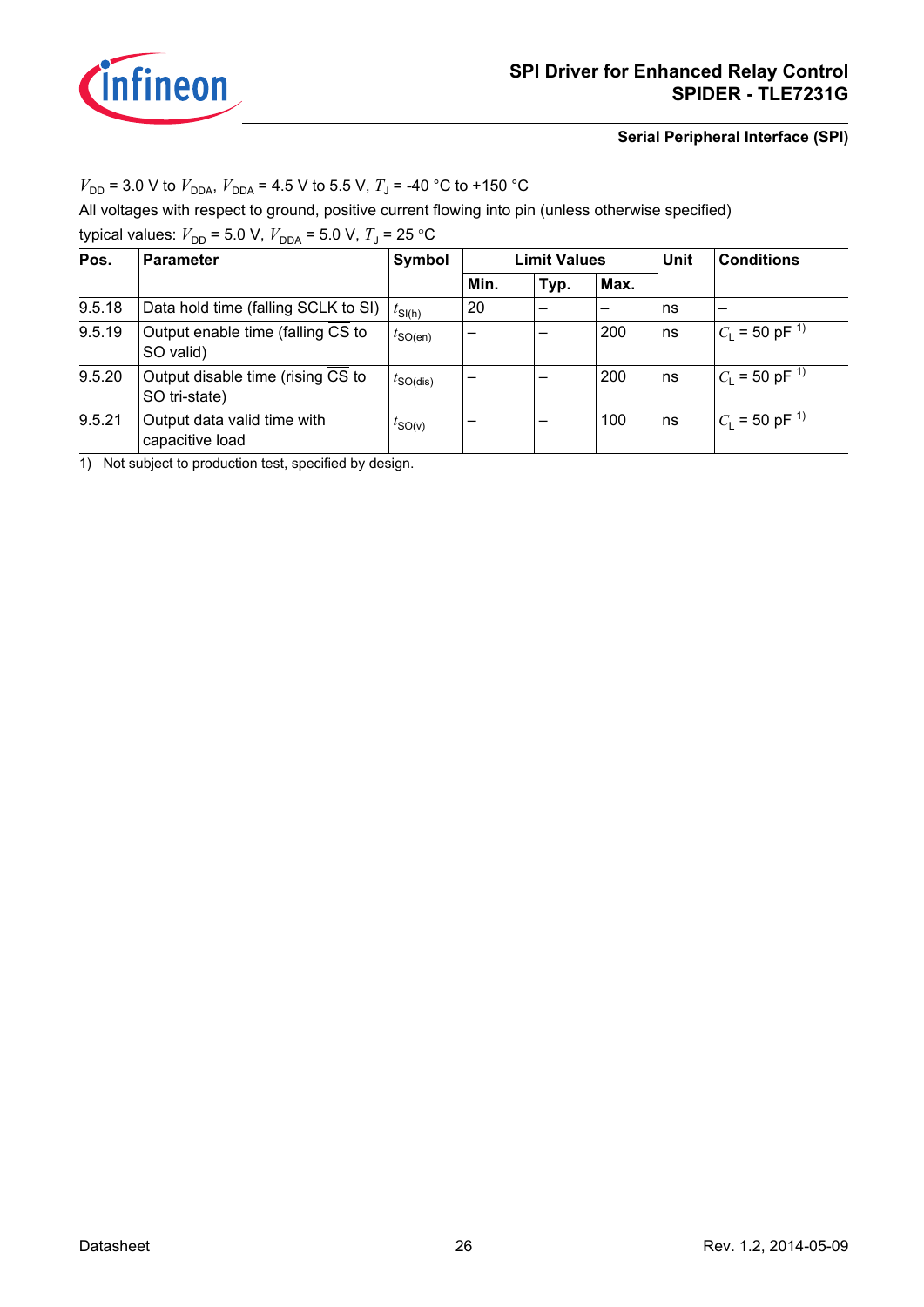

**Application Information**

### <span id="page-26-0"></span>**10 Application Information**

*Note: The following information is given as a hint for the implementation of the device only and shall not be regarded as a description or warranty of a certain functionality, condition or quality of the device.*

**[Figure 14](#page-26-1)** shows a simplified application circuit.  $V_{DDA}$  and  $V_{DD}$  need to be reverse protected. Also the Resistors at the digital pins are for reverse polarity protection.



### <span id="page-26-1"></span>**Figure 14 Application Diagram**

*Note: This is a very simplified example of an application circuit. The function must be verified in the real application.* C1,C2,C3 are recommended to be 4.7 nF and all Resistors can be 1 kΩ.

For further information you may contact **<http://www.infineon.com/>**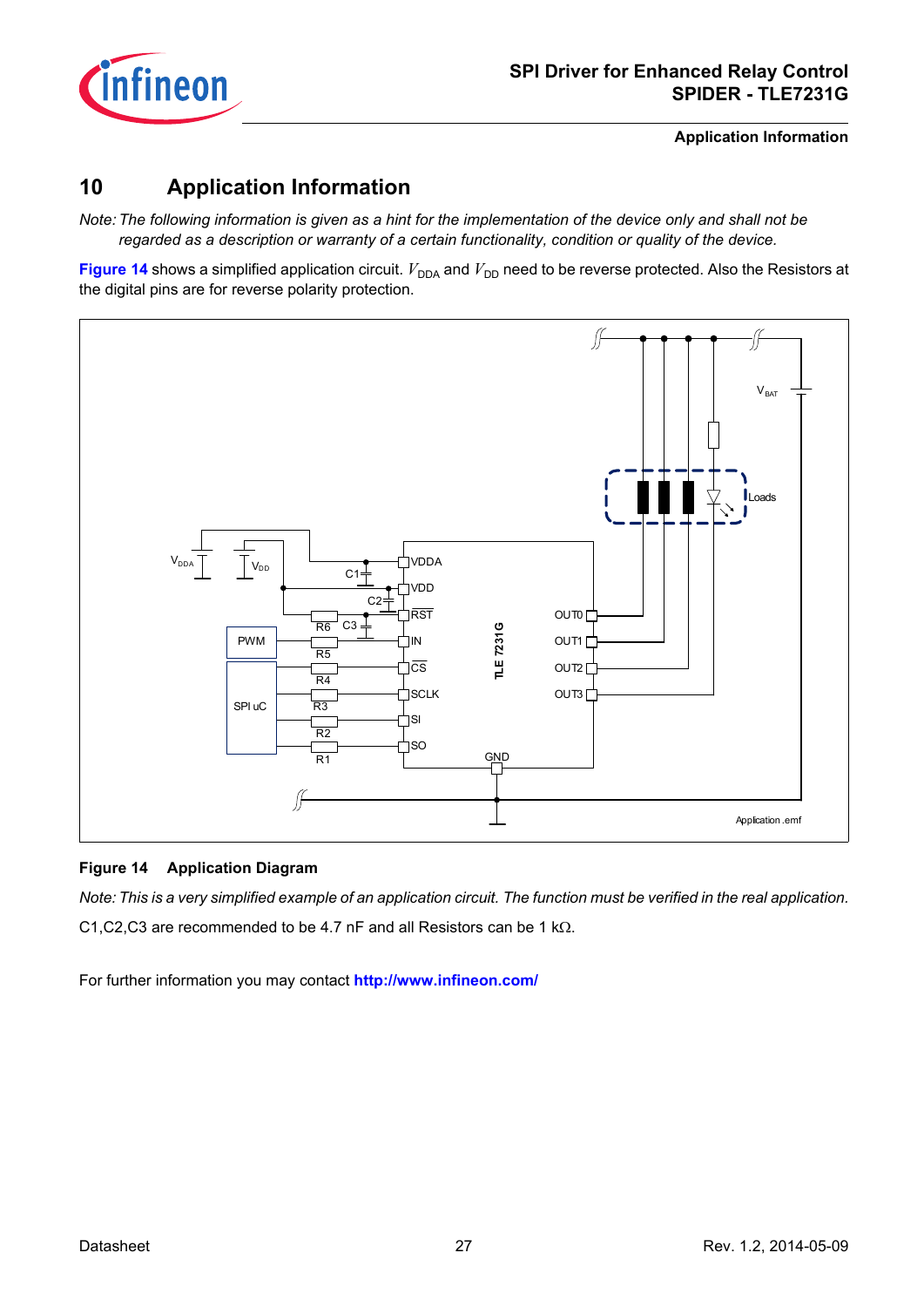

**Package Outlines**

### <span id="page-27-0"></span>**11 Package Outlines**



**Figure 15 PG-DSO-14-1** (Plastic Green Dual Small Outline Package)

### **Green Product (RoHS compliant)**

To meet the world-wide customer requirements for environmentally friendly products and to be compliant with government regulations the device is available as a green product. Green products are RoHS-Compliant (i.e Pb-free finish on leads and suitable for Pb-free soldering according to IPC/JEDEC J-STD-020).

You can find all of our packages, sorts of packing and others in our Infineon Internet Page "Products": [http://www.infineon.com/products](http://www.infineon.com/products/). Dimensions in mm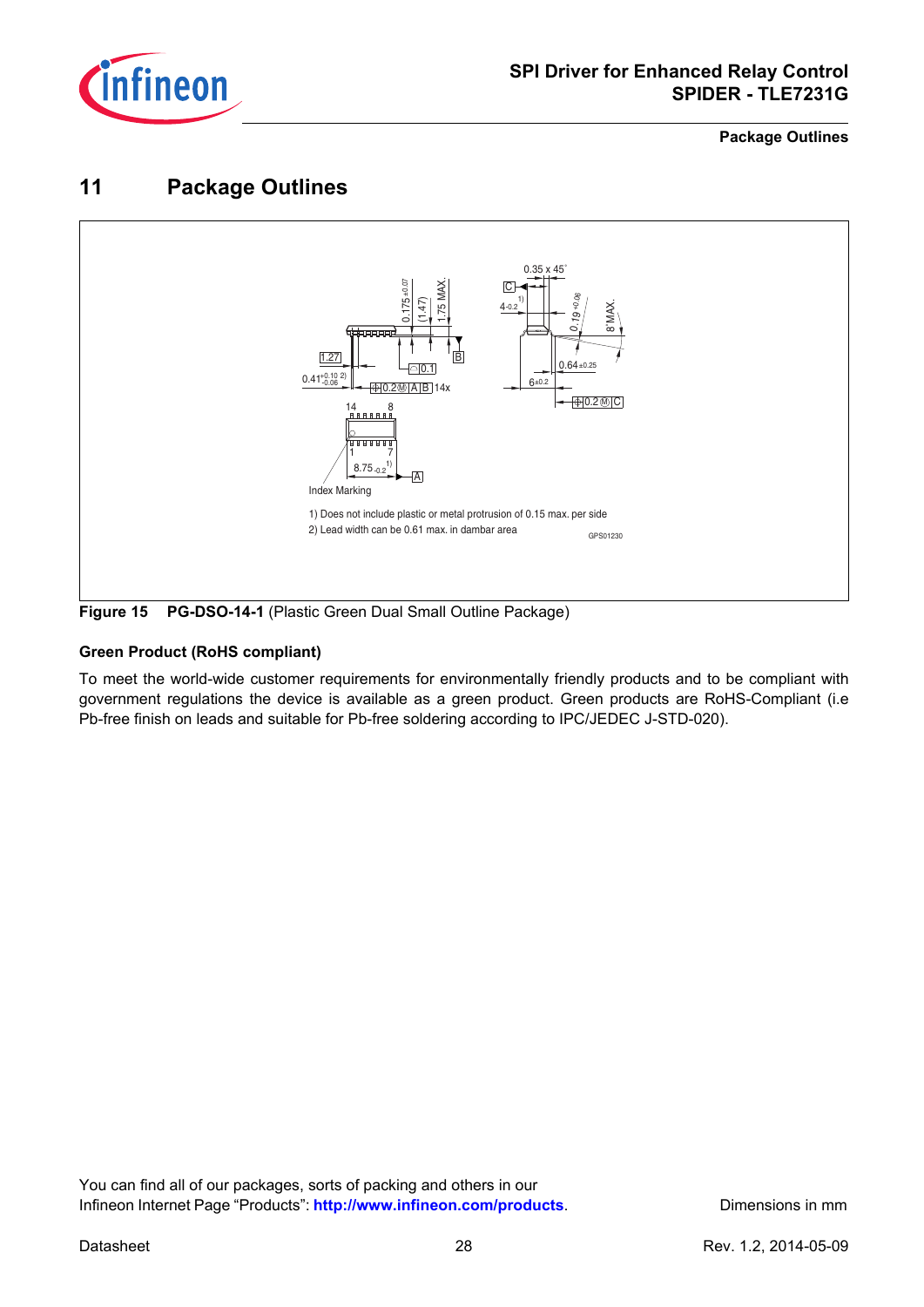

#### **Revision History**

### <span id="page-28-0"></span>**12 Revision History**

| <b>Version</b> | <b>Date</b> | <b>Changes</b>                                                                                               |
|----------------|-------------|--------------------------------------------------------------------------------------------------------------|
| Rev. 1.2       | 2014-05-09  | <b>Page 3</b> , Table 1, $I_{\text{L (nom,min)}}$ changed to on page $I_{\text{D (nom,min)}}$                |
|                |             | Page 4, description changed                                                                                  |
|                |             | Page 5, Figure 1, caption changed to "Block Diagram TLE7231G"                                                |
|                |             | Page 10, 4.1, footnote 4), changed to " ANSI/ESDA/JEDEC JS-001-2010"                                         |
|                |             | Page 10, 4.2.3 $I_{DD(ON)}$ max. limit changed from 0.5 mA to 100 µA                                         |
|                |             | Page 10, 4.2.4 $I_{DDA(ON)}$ max. limit changed from 5 mA to 3 mA                                            |
|                |             | Page 10, 4.3, footnotes 1) and 2), changed "LS0 to LS3" and "LS1 to LS3" to "CH0<br>to CH3"                  |
|                |             | Page 13, 6.4.2 $I_{DD(ON)}$ max. limit changed from 0.5 mA to 100 µA                                         |
|                |             | Page 14, 6.4.3 $I_{DD(idle)}$ max. limit changed from 40 µA to 20 µA at $T_A$ = 150 °C                       |
|                |             | <b>Page 14</b> , 6.4.4 $I_{\text{DD(sleep)}}$ max. limit changed from 5 µA to 1 µA at $T_{\text{J}}$ = 25 °C |
|                |             | <b>Page 14</b> , 6.4.4 $I_{\text{DD(sleep)}}$ max. limit changed from 5 µA to 2 µA at $T_1$ = 85 °C          |
|                |             | <b>Page 14</b> , 6.4.4 $I_{DD(sleep)}$ max. limit changed from 20 µA to 5 µA at $T_{J}$ = 150 °C             |
|                |             | Page 14, 6.4.7 $I_{DDA(ON)}$ max. limit changed from 5 mA to 3 mA                                            |
|                |             | <b>Page 14</b> , 6.4.8 $I_{DDA(idle)}$ max. limit changed from 25 µA to 50 µA at $T_1$ = 85 °C               |
|                |             | <b>Page 14</b> , 6.4.8 $I_{DDA(idle)}$ max. limit changed from 25 µA to 100 µA at $T_A$ = 150 °C             |
|                |             | <b>Page 14</b> , 6.4.9 $I_{DDA(sleep)}$ max. limit changed from 5 µA to 1 µA at $T_A$ = 25 °C                |
|                |             | <b>Page 14</b> , 6.4.9 $I_{DDA(sleep)}$ max. limit changed from 5 µA to 3 µA at $T_A$ = 85 °C                |
|                |             | <b>Page 14</b> , 6.4.9 $I_{DDA(sleep)}$ max. limit changed from 20 µA to 5 µA at $T_J$ = 150 °C              |
|                |             | <b>Page 14</b> , 6.4.14 $V_{DS(C)}$ max. limit changed from 52 V to 54 V and footnote 3)                     |
|                |             | removed                                                                                                      |
|                |             | Page 14, 6.4.15 $V_{IN(L)}$ max. limit changed from 0.9 V to 0.7 V                                           |
|                |             | Page 14, 6.4.16 $V_{IN(H)}$ min. limit changed from 2.2 V to 2.0 V                                           |
|                |             | Page 15, 6.4.25 $t_{ON}$ min. limit added                                                                    |
|                |             | Page 15, 6.4.26 $t_{\text{OFF}}$ min. limit added                                                            |
|                |             | Page 16, 7.2 more detailed explanation added                                                                 |
|                |             | Page 18, 8, description changed                                                                              |
|                |             | Figure 8 "Open Load timing" on Page 18 updated                                                               |
|                |             | Page 19, 8.2.2 $I_{D(PD)}$ , min. limit added                                                                |
|                |             | Page 22, 9.3 register description changed from "Stand-by Mode" to "Idle Mode"                                |
|                |             | Figure 13 "Timing Diagram" on Page 24 updated                                                                |
| Rev. 1.1       | 2011-04-12  | new parameter 4.2.5 on page 10 "Analog supply turn-ON time" added                                            |
| Rev. 1.0       | 2008-02-28  | initial released Datasheet                                                                                   |